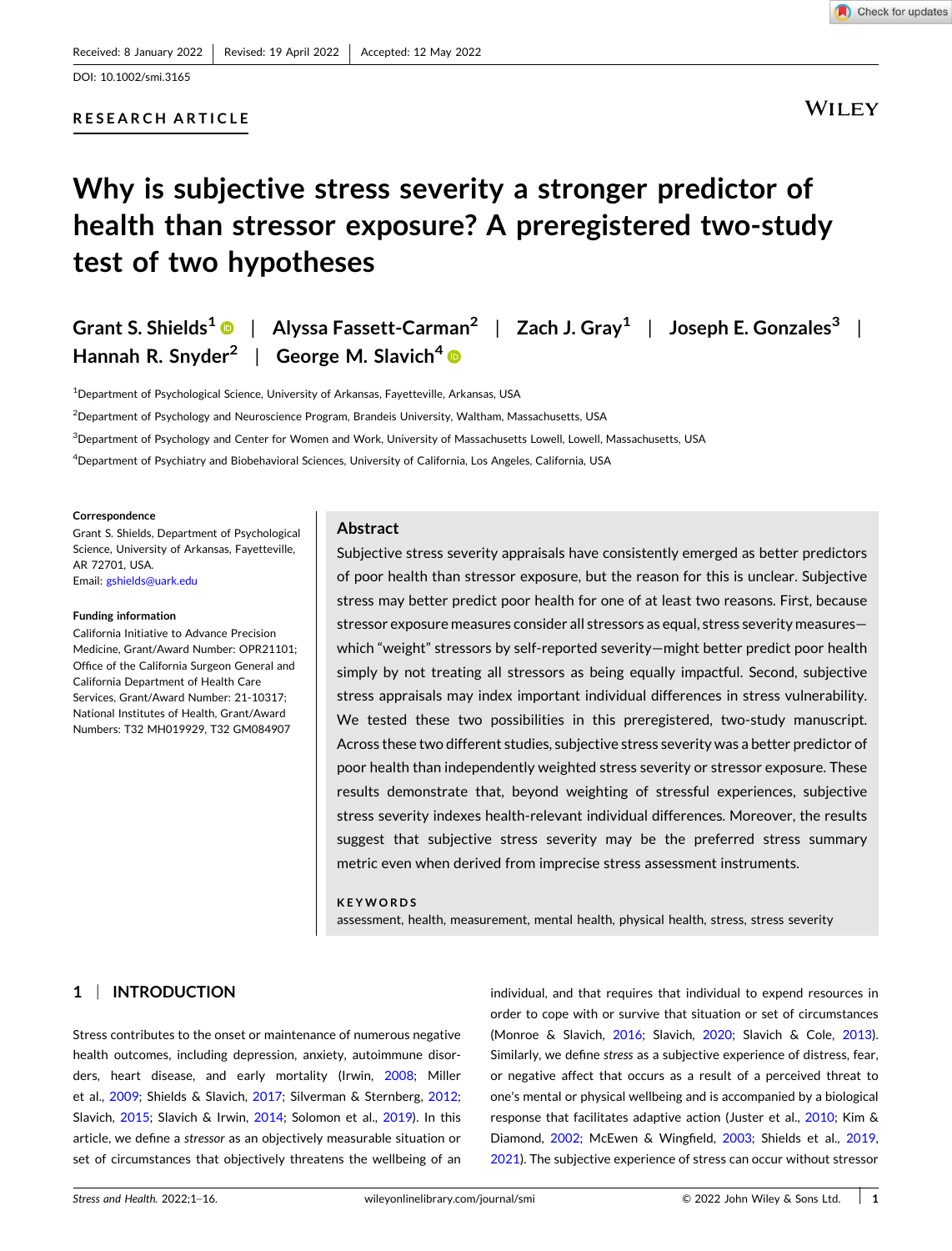exposure, and stressor exposure can occur without a subjective experience of stress. A wealth of research has investigated mechanisms through which stressor exposure and stress exert their effects (e.g., Silverman & Sternberg, [2012](#page-14-0); Slavich & Cole, [2013](#page-15-0); Slavich & Irwin, [2014\)](#page-15-0), and this work has demonstrated that subjective stress severity (i.e., perceived stress during one or more stressors) is often a stronger predictor of negative health outcomes than measures of stressor exposure (i.e., the occurrence of one or more stressors) (e.g., Chen et al., [2009;](#page-13-0) Cole et al., [2011;](#page-13-0) Slavich & Cole, [2013](#page-15-0)). The reasons behind this effect, however, are unclear.

One possible reason for the relatively stronger effects of subjective stress severity as compared to stressor exposure is that not all stressors exert equal effects on health, and a simple sum of all stressor exposures, which does not weight stressors by any magnitude, might thus be a relatively less robust predictor of health outcomes than stressors "weighted" by their severities. Another possible explanation for this stronger association is that relatively greater subjective stress severity—given equivalent stressor exposure—is an indication of vulnerability to the negative effects of stress (e.g., greater stress reactivity, poorer stress recovery), whereas relatively lesser subjective stress severity may be an indication of resilience. To date, however, no study has examined whether either of these formulations accounts for the relatively greater association between subjective stress severity and negative health outcomes. We thus addressed this issue in the present preregistered two‐study project.

Subjective (or, "perceived") stress severity has been examined in some detail given its role in the associations between stress and health (e.g., Epel et al., [2018](#page-13-0); Fassett-Carman et al., [2020;](#page-13-0) Fassett-Carman et al., [2019](#page-13-0); Lebois et al., [2016;](#page-14-0) Slavich & Shields, [2018](#page-15-0)). Severity and severity‐like appraisals such as decreased desirability of events, increased perceived stress burden, and perceived severity of daily hassles have been associated with depression and anxiety symptoms (Cohen et al., [1983](#page-13-0); Compas et al., [1987;](#page-13-0) Fassett-Carman et al., [2019](#page-13-0); Rowlison & Felner, [1988](#page-14-0)). Furthermore, there is evidence that the perceived severity of recently experienced life stressors is transdiagnostically associated with internalising symptoms over and above exposure to stressors (Fassett-Carman et al., [2020\)](#page-13-0).

Although controversy exists around the use of subjective (personal severity appraisals) versus independent (third person expert ratings) measures of stressor severity, stress appraisal research has played an important role in better understanding the relations between stress and mental health. Theories have described that although the occurrence of a stressor is an occasion‐setter for the development of symptoms, an individual's appraisal of the stressor is what engenders symptoms (e.g., Abramson et al., [2002](#page-12-0)). Although these theories do not focus specifcally on perceived stressor severity, they do describe stress-related cognitions that likely contribute to an individual's perception of stress severity, such as perceived control over the stressor, globality (vs. specifcity) and stability of the cause of the stressor, and the stressor's relation to the self. Indeed, recent research demonstrates that the perceived controllability of recently experienced stressful life events correlates with their perceived severity (Fassett-Carman et al., [2019,](#page-13-0) [2020\)](#page-13-0).

Stress appraisal theories further recognise that appraisals are shaped by both situational and individual factors (Fassett‐Carman et al., [2019](#page-13-0); Gaab et al., [2005](#page-13-0); Lebois et al., [2016\)](#page-14-0). Likewise, research has demonstrated that perceived stress severity is a function of both dispositional and personality‐related factors (e.g., neuroticism) as well as situational factors (e.g., expectancy violations, threat) (Lebois et al., [2016;](#page-14-0) Monroe, [2008](#page-14-0); Slavich & Shields, [2018](#page-15-0)). This makes the association of perceived stress severity with negative health outcomes over and above stressor exposure difficult to interpret: By these data alone, it is equally possible that this greater association could be driven by resilience/vulnerability to experienced stressors (i.e., because dispositional factors drive differences in ratings of perceived stress) or by experiences with stressors that are objectively more severe (i.e., because situational factors like threat drive differences in ratings of perceived stress), or both. Because it is possible to intervene on stress-related cognitions (Crum et al., [2017;](#page-13-0) Jamieson et al., [2012](#page-14-0)) and possibly thereby affect the link between stressor exposure and health (Banica et al., [2021,](#page-13-0) [2020](#page-13-0); Shields et al., [2017b](#page-14-0); Shields, Skwara, et al., [2020](#page-14-0)), there is a pressing need to understand the mechanisms underpinning the relatively stronger association of stress severity vs stressor exposure with negative health outcomes.

One potential method for adjudicating between the two explanations for the greater association between subjective stress severity (relative to stressor exposure) and negative health outcomes is to quantify an independent measure of stress severity by using sample‐ average ratings of severity for each experienced stressor. This would enable comparison between the predictive abilities of a stress severity measure based on how severe different stressors are typically experienced across the sample with the same subjective stress severity ratings made by each individual. If the primary driving forces behind the stronger negative health association with stress severity than with stressor exposure are individual differences conferring vulnerability or resilience to stress, then subjective stress severity should be a relatively stronger predictor than the sample‐estimated stress severity metric. In contrast, if the driving force behind the stronger negative health association with stress severity than with stressor exposure is the fact that not all stressors are equally stressful or impactful and use of simple exposure variables (i.e., where each experienced stressor is weighted equally) misses this important variance, then sample‐estimated stress severity measure may be as strong of a predictor of negative health outcomes as subjective stress severity. A sample-estimated stress severity measure could even be a stronger predictor of negative health outcomes in this case, since the subjective measure may contain nuisance variance from personality factors that affect stress appraisals but are unrelated to health (e.g., social desirability, Crutzen & Göritz, [2010;](#page-13-0) Slavich & Shields, [2018](#page-15-0)), or that have complicated relations with health (e.g., neuroticism, Slavich & Shields, [2018;](#page-15-0) Turiano et al., [2013;](#page-15-0) Weston & Jackson, [2015\)](#page-15-0).

For stress assessment instruments that have high precision in defnitions of stressors given to participants—such as the Stress and Adversity Inventory (STRAIN; Slavich & Shields, [2018](#page-15-0)), described in detail below—this sample‐average approach will produce a more‐or‐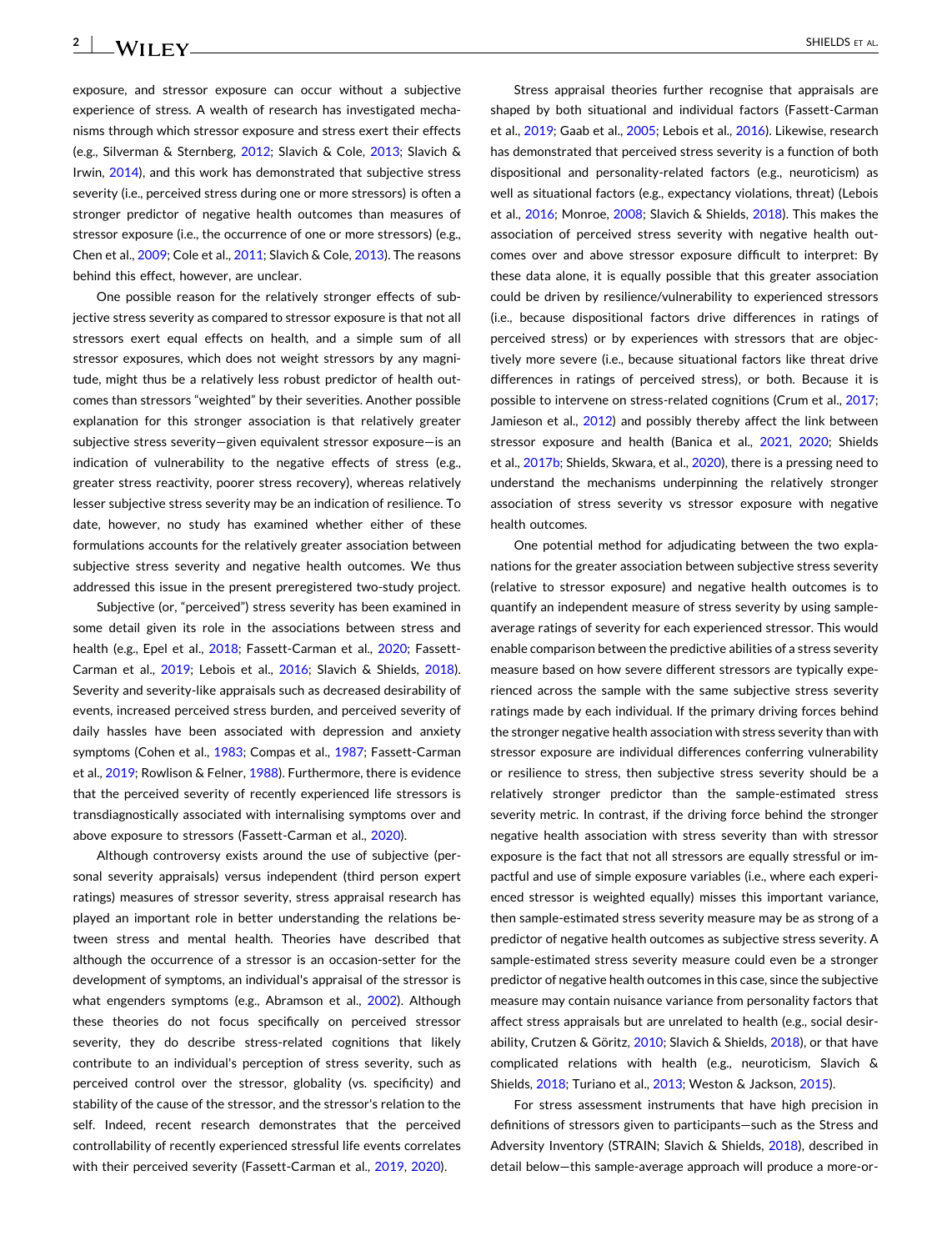less participant‐independent severity rating for a particular stressor. For stress assessment tools that are more general with regards to categorising stressors—such as stress "checklists" (e.g., the Adolescent Life Events Questionnaire [ALEQ]; Hankin & Abramson, [2002](#page-13-0)) the above approach will contain both a relatively independent stress severity rating and a confound from the problem of *intracategory* variability (i.e., the issue that different people will take the same ambiguous event defnition—for example, "sickness of a family member"—to mean different things, such as one person believing that a distant grandmother having the common cold fts the quoted example and another person believing that the question pertains to a parent having cancer) (Dohrenwend, [2006\)](#page-13-0).

Given the information above, if subjective stress severity consistently emerged as a predictor as strong as, or stronger than, sample-estimated severity across multiple stress assessment toolsregardless of how precisely defned the stressors are—then this would help resolve why severity is often a stronger predictor of poor health than stressor exposure. In particular, this fnding would suggest that the relatively stronger associations of negative health outcomes with stress severity than stressor exposure are because exposure indices fail to capture individual differences related to stress vulnerability or health, and not because exposure measures fail to capture variance associated with some stressors being more severe than others. In contrast, if sample‐estimated stress severity consistently emerged as a stronger predictor of poor health than subjective stress severity, this fnding would suggest that subjective stress severity scores have been more strongly associated with poor health than stressor exposure because subjective severity scores "weight" stressors, but also that they capture nuisance variance unrelated to health that sample‐estimated or independent severity measures do not.

# **2** | **PRESENT RESEARCH**

In this preregistered project, $1$  we examined the relative strength of associations between sample‐estimated and individual subjective stress severity ratings with physical and mental health outcomes. In particular, in our frst study, we examined the associations between an index of stress severity that is relatively independent of participants' personality characteristics and biases (sample‐estimated stress severity) and individual subjective stress severity ratings with physical health outcomes using the STRAIN in a sample of adults. In our second study, we examined the associations of sample‐estimated and subjective stress severity with mental health outcomes using the Adolescent Life Event Questionnaire – Revised (ALEQ‐R) in a sample of emerging adults.

We focussed on our chosen mental and physical health outcomes because of their known links to stress and their links to potential shared mechanisms, such as inflammation (e.g., Furman et al., [2019](#page-13-0); Shields & Slavich, [2017](#page-14-0); Slavich & Irwin, [2014;](#page-15-0) Ye et al., [2021\)](#page-15-0). Given the high co‐occurrence of depression and anxiety, which are the mental health outcomes assessed in Study 2, we chose to use a latent

variable model that parses depression and anxiety specifc dimensions from their shared component, as this enabled us to examine transdiagnostic versus specifc links with stress (Clark & Watson, [1991](#page-13-0); Lin et al., [2014\)](#page-14-0). To equate methodology as much as possible between studies, we analysed our health outcomes in Study 1 using a latent variable model as well. The pattern of results was similar when the observed variables were used as outcomes instead of latent variables (see Supporting Information S1).

The link between stress and health is likely to be mostly driven by the intersection of stressor exposure and subjective stress severity. We did not expect anything different. Instead, our goal in the present study was to examine what is unique or important about stress severity that has led to its relatively stronger association with health outcomes than stressor exposure in past studies.

We had two primary aims. First, to determine whether a "weighted" sample‐estimated stress severity measure was a better predictor of poor health than stressor exposure. Drawing on work suggesting that some stressors are objectively more threatening or likely to cause upheaval than others (Brown & Harris, [1978](#page-13-0)), we hypothesised that the relatively stronger association between negative health outcomes and stress severity (vs. stressor exposure) previously observed would be partially driven by differences in the "objective" stressfulness of various stressors that are missed by unweighted exposure/count measures (which treat all stressors as equal). That is, the sample‐estimated stress severity measure will more strongly predict negative health outcomes than stressor exposure measures in models with both predictors included. Second, we aimed to determine whether subjective stress severity differed from sample-estimated stress severity in predicting poor health. Drawing on research showing that stress appraisals are important for initiating biological stress responses (Slavich, [2020\)](#page-14-0), we hypothesised that subjective stress severity scores would be more predictive of negative health outcomes than sample‐estimated stress severity scores, though a relatively stronger association with either predictor would be informative for understanding why stress severity is more strongly associated with negative health outcomes than stressor exposure (e.g., due to accounting for the severity of the situation, or due to both accounting for the severity of the situation and individual differences in stress responsivity).

# **3** <sup>|</sup> **S UDY 1**

#### **3.1** <sup>|</sup> **Method**

#### 3.1.1 <sup>|</sup> Participants

This study is a secondary analysis of data collected from a prior study of stress and health (Slavich & Shields, [2018](#page-15-0)). Participants were 205 young, middle-aged, and older adults (mean age 37.82, SD = 11.72, range: 19-68 years-old; 46.8% men, 52.2% women, 1.0% other) with valid, useable data (i.e., who did not fail an attention check) who were recruited from the community to complete an "online study of stress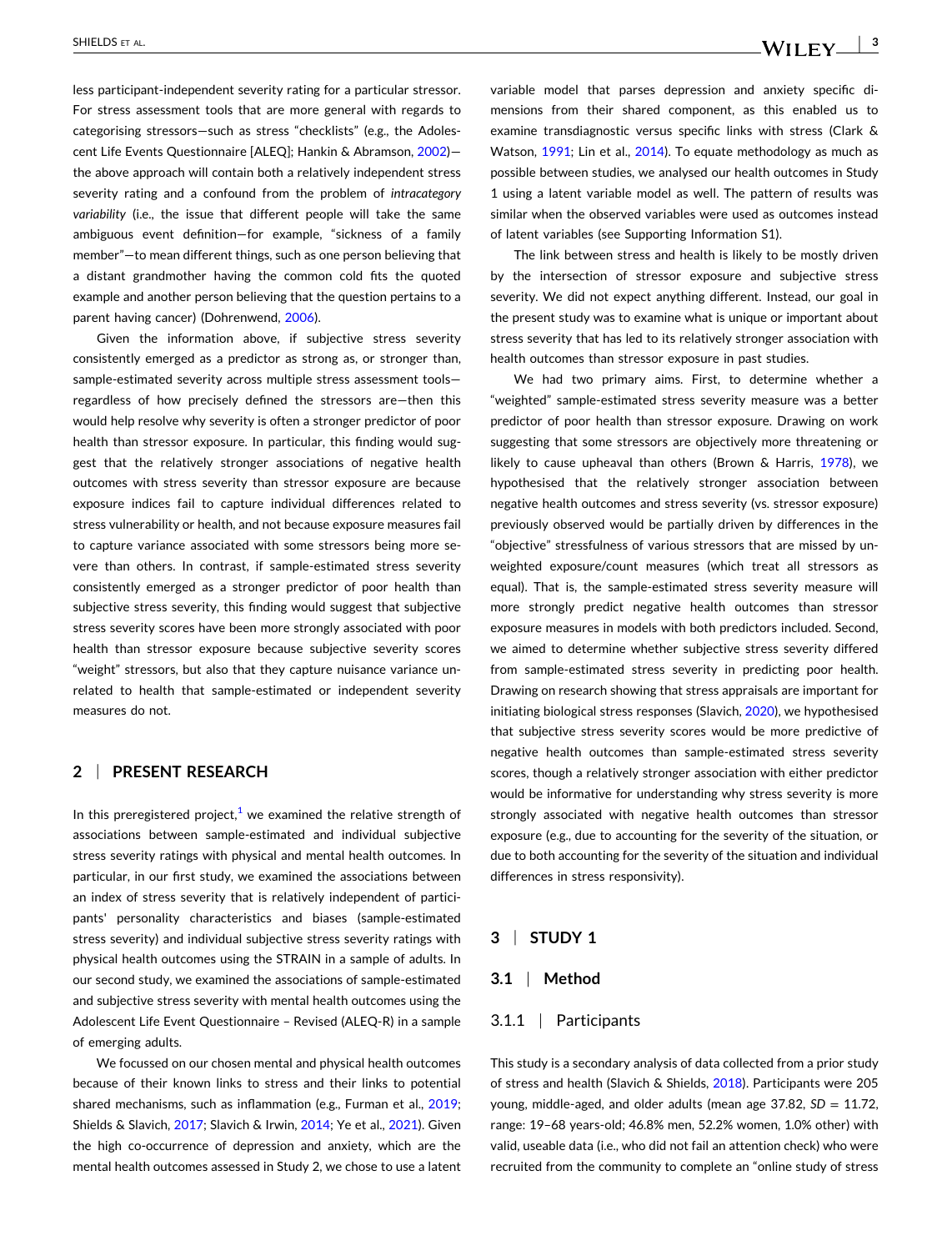and health" that occurred from 23 March 2016, to 29 April 2016. Participants self‐reported as 85.4% White, 5.9% Black or African American, 3.9% Asian, 2.4% Hispanic, 2.0% mixed/biracial, and 0.5% declined to answer.

# 3.1.2 <sup>|</sup> Procedure

Potential participants who saw an online advertisement were directed to the study website where they read an overview of the study that described the topics covered and expected time commitment (i.e., 45 min). The overview also noted that the survey would include several "attention checks" that they needed to pass for their responses to be valid (e.g., "If you are reading this question, please answer C"). Individuals who read these instructions and subsequently provided their electronic consent then began the study, which assessed their stress levels, personality and social desirability characteristics, demographic factors, and health status (see below). Participants completed all of the measures online, and data were retained for those who answered all of the questions without failing the attention checks (45.7% of respondents). All study procedures were approved by the institutional review board of the University of California, Los Angeles.

# 3.1.3 <sup>|</sup> Measures

**Lifetime Stressor Exposure.** Lifetime stressor exposure was assessed using the Stress and Adversity Inventory for Adults (Adult STRAIN; Slavich & Shields, [2018](#page-15-0)). The Adult STRAIN is an online, interview‐based assessment tool that queries 55 stressors, including 29 chronic stressors (e.g., caregiving, social isolation) and 26 episodic negative life events (e.g., being fred, divorced). Stressor frequencies in these data are provided in the Supporting Information S1. Each stressor is given suffcient information to describe exactly what the stressor in question is (e.g., someone "close" to the participant is defned as someone they see nearly each day of the week), and some stressors entail additional follow‐ up questions to ascertain exactly what happened, as is typical in life stress interviews. For each endorsed stressor, users are asked a series of follow-up questions that ascertain the severity, frequency, timing, and duration of the stressor. For example, for each stressor experienced, participants are asked (retrospectively, thinking back to when it occurred), "At its worst, how stressful or threatening was this for you?" and they provide their responses using a scale ranging from 1 (*Not at all*) to 5 (*Extremely*). These follow-up questions allow for the production of sensitive summary scores, such as experienced (i.e., subjective) stress severity, which is created by summing a participant's severity rating for each experienced stressor. In addition to using subjective stress severity as a primary predictor of outcomes, we created a new summary score for this study: a measure of sample-estimated stress

severity. Each stressor had its sample-estimated severity rating established by averaging the reported severity from all participants who had experienced that stressor. This average thus indicated how severe each stressor typically feels to participants who had experienced it in the sample. For each participant, both a sum total score and a mean score of the estimated severities were then calculated across the stressors they endorsed. The sum score provides the total sample-estimated severity, whereas the mean score was calculated to remove frequency from this score due to collinearity (see Study 1 Results).

**Demographic and Potential Confounding Factors.** Analyses with covariates included both demographic variables (self‐reported age, sex, and race) and the following variables.

**Socioeconomic Status.** Participants reported their annual household income and personal highest educational achievement level, and answers to these questions were standardized and averaged to create an overall index of socioeconomic status.

*Social Desirability***.** Participants' tendency to exhibit social desirability was assessed using the 17‐item Social Desirability Scale (SDS‐ 17; Stöber, [2001](#page-15-0)). Respondents indicate *True* (1) or *False* (0) for each item, and these responses are then summed to create an overall index of socially desirable responding. Internal consistency for the scale was excellent,  $\alpha = 0.94$ .

*Negative Affect***.** Participants' levels of negative affect over the past week were assessed using the Positive and Negative Affect Schedule (PANAS; Watson et al., [1988](#page-15-0)). Participants were asked to report the extent to which they felt 10 negative and 10 positive emotions over the preceding week (20 items total). Responses to each item were provided on a 1 (Very slightly or not at all) to 5 (*Extremely*) scale, and responses to the 10 questions assessing negative affect were then averaged to create an overall index of negative affect, with higher scores indicating more negative affect. Internal consistency for the scale was excellent,  $\alpha = 0.92$ .

## 3.1.4 <sup>|</sup> Outcomes

**Sleep Quality.** Participants' sleep quality was assessed using the 10‐ item Pittsburgh Sleep Quality Inventory (PSQI; Buysse et al., [1989\)](#page-13-0). The PSQI assesses both objective indices of sleep quality (e.g., how often participants wake up during the night) and subjective indices of sleep quality (e.g., how rested they typically feel after a night of sleep). Answers on the PSQI were scored using the standard scoring system and then summed to create a global PSQI score, with higher scores indicating worse sleep quality.

**Mental and Physical Health Complaints.** We used the Kessler‐6 item psychological distress inventory (K‐6; Kessler et al., [2002](#page-14-0)) and the Physical Health Questionnaire (PHQ; Schat et al., [2005\)](#page-14-0) to assess mental health and physical health, respectively, over the preceding month. The K‐6 is a 6‐item scale that asks participants to self‐report the frequency that they experienced various poor mental health symptoms (e.g., feeling hopeless, feeling worthless, feeling nervous or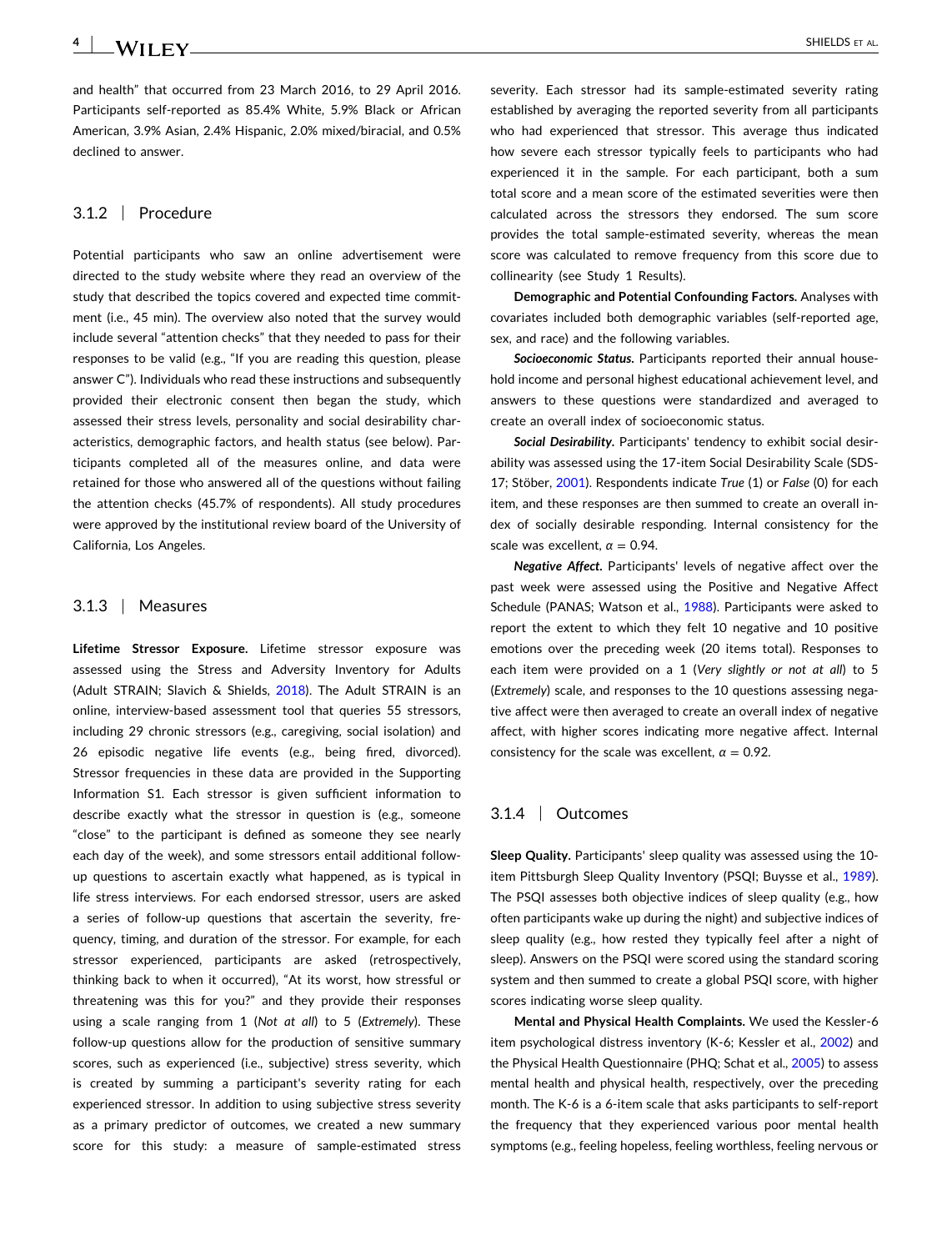fdgety) over the preceding month using a Likert scale ranging from 0 (*none of the time*) to 4 ( *ll of the time*). The K‐6 shows good convergence with Diagnostic and Statistical Manual of Mental Disorders, Fourth Edition (DSM‐IV) based measures of mental health symptoms (Kessler et al., [2002](#page-14-0)), and the PHQ is a 14-item scale that shows good convergence with general health and divergence with work stress (Schat et al., [2005\)](#page-14-0). For the PHQ, participants self‐ reported the frequency that they experienced various somatic symptoms (e.g., gastrointestinal sensitivity, sleep disturbances, headaches) over the past month using a Likert scale ranging from 1 (not at all) to 7 (all of the time). The K-6 and PHQ both demonstrated good internal consistency ( $\alpha$  = 0.91 and  $\alpha$  = 0.84, respectively), and their scores were summed to create indices of mental and physical health, respectively; higher scores indicated more complaints over the past month.

**Doctor‐Diagnosed General Health Problems.** The presence of general health problems diagnosed by a medical doctor was assessed by asking participants whether a medical doctor had ever diagnosed them with any of the following conditions: anxiety, arthritis (not rheumatoid or psoriatic), asthma, cancer, chronic pain, coronary heart disease, depression, gastroesophageal refex disease (GERD, or chronic heartburn), heart attack, high blood pressure, insomnia, kidney stone(s), migraines, overweight, post‐traumatic stress disorder, stomach ulcer(s), and stroke. These conditions were selected due to their well-established links to stress (Shields & Slavich, [2017](#page-14-0)). Endorsed conditions were summed to create participants' general health problem scores, with higher scores indicating more health problems diagnosed by a medical doctor.

**Doctor‐Diagnosed Autoimmune Disorders.** The presence of autoimmune disorders diagnosed by a medical doctor was assessed by asking participants whether a medical doctor had ever diagnosed them with any of the following conditions: Addison's disease, coeliac disease, dermatomyositis, Grave's disease, Hashimoto's thyroiditis, infammatory bowel disease (i.e., Crohn's disease, ulcerative colitis), multiple sclerosis, myasthenia gravis, pernicious anaemia, psoriasis (or psoriatic arthritis), rheumatoid arthritis, Sjögren's syndrome, lupus (systemic lupus erythematosus), and other autoimmune disorder (specify). If "other autoimmune disorder" was endorsed, the specifed response was manually examined by to determine if the condition was an autoimmune disorder. Endorsed conditions were summed to create a count of autoimmune disorders; higher scores indicate more autoimmune disorders diagnosed by a medical doctor.

## 3.1.5 <sup>|</sup> Data analysis

All analyses were conducted in **R**, version 4.0.2. Correlation and linear models were used to analyse continuous outcomes, and generalised linear models (GLMs) were used to analyse count outcomes (e.g., number of doctor‐diagnosed general health problems). Structural equation modelling (SEM) was used to model a latent variable of poor health by extracting variance common to each health

outcome. We conducted the following sets of analyses both with and without controlling for relevant covariates (i.e., age, sex, race, socioeconomic status, negative affect, social desirability) to determine if these associations were robust to covariate inclusion.

Our sample size of 205 provided power of 0.80 and higher for all correlations of  $|r| > 0.137$ . We also conducted a Monte Carlo simulation with 1000 iterations for a power analysis of a structural equation model using the paramtest and lavaan packages in **R**. This model consisted of one latent factor indicated by the fve health outcomes included in this study, which we fxed to load on the respective factor at 0.35, and an observed variable predicting the latent variable with a standardized coeffcient of 0.15. All loadings and observed variables were standardized. The model was based on a single group with 1000 replications of the simulated data. We achieved 0.86 power to detect the simulated loadings and coeffcient with our sample size.

**Data reduction.** We used structural equation modelling to create a latent variable of poor health by extracting variance common to all the health‐related outcomes for which we collected data in our prior study (i.e., poor sleep quality, mental and physical health complaints, doctor‐diagnosed general health problems, and doctor‐diagnosed autoimmune disorders). We expected these variables to be related at a latent level due to the infuence of infammatory activity on all of these variables (e.g., Slavich & Irwin, [2014](#page-15-0)). Fit statistics deemed to indicate acceptable ft for this sample size were comparative ft index  $(CFI) > 0.90$ , root mean square error of approximation (RMSEA) < 0.08, and standardized root mean square residual (SRMR) < 0.08 (Brown, [2006](#page-13-0); Weston & Gore, [2006](#page-15-0)).

**Analysis 1.** We examined the associations of subjective stress severity and sample‐estimated stress severity with each health outcome and the latent health factor, using correlations and GLMs.

**Analysis 2.** We determined the relative predictive strength of stressor exposure compared to subjective or sample‐estimated stress severity. We fit two models: one with both stressor exposure and subjective stress severity as predictors of the poor health latent variable, and a second with both stressor exposure and sample‐ estimated stress severity as predictors of the poor health latent variable. We then tested whether the magnitudes of slopes of each stress severity measure were greater than the magnitude of the slope of stressor exposure predicting poor health using a test of difference for dependent regression slopes. This enabled us to determine if stress severity was in fact a better predictor of poor health than stressor exposure in our sample.

**Analysis 3** We determined the relative predictive strength of subjective stress severity and sample-estimated stress severity (included in the same model) on the latent health variable. We then tested whether the magnitudes of the slope of subjective stress severity differed from the magnitude of the slope of sample‐ estimated stress severity predicting poor health using a test of difference for dependent regression slopes. This enabled us to determine if one measure of stress severity was a better predictor of poor health than the other.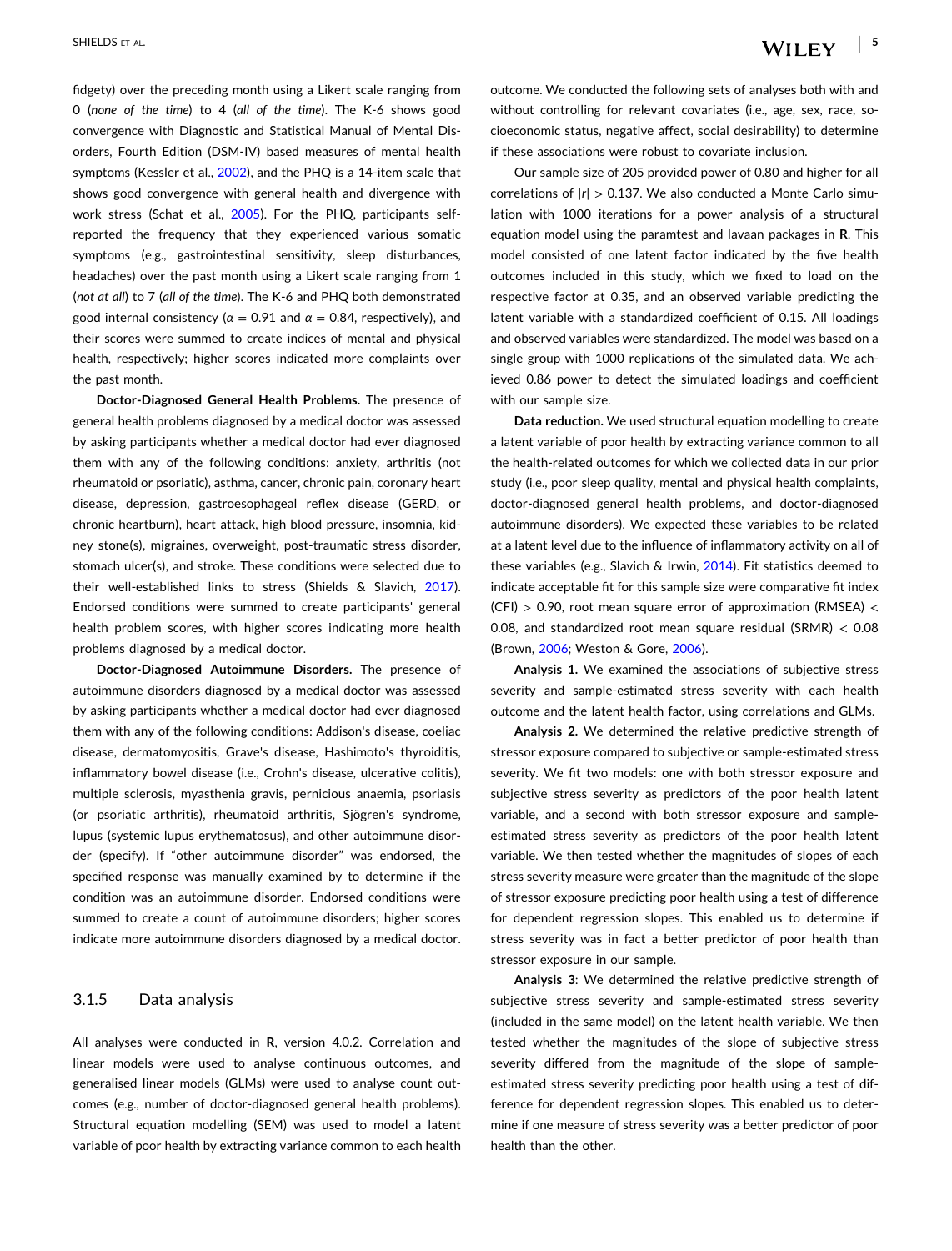# **4** <sup>|</sup> **S UDY 1 RESUL S**

**Health latent variable.** Due to less than acceptable model ft (*χ* 2 (5) = 34.37, *p* < 0.001, CFI = 0.911, RMSEA = 0.17, SRMR = 0.06), modifcation indices were examined, and covariances of PHQ with K‐ 6, K‐6 with autoimmune disorder diagnoses, and autoimmune disorder diagnoses with other stress‐related disorder diagnoses were justifiable additions that improved model fit. With those covariances included, the model fit was acceptable:  $\chi^2(2) = 4.22$ ,  $p = 0.121$ ,  $CFI = 0.993$ , RMSEA = 0.07, SRMR = 0.02.

**Analysis 1.** We frst conducted analyses that examined associations between our predictors and outcomes of interest. In these analyses, we found that when self‐reported and sample‐estimated stress severity each included frequency of exposure information (i.e., the "sum" scores in Table 1), the correlation between these scores was very high,  $r = 0.97$ ,  $p < 0.001$ , as were the correlations between these variables and stressor exposure, *r*s > 0.92, *p*s < 0.001. Whether one should include these predictors in the same model, therefore, is debatable. On one hand, the substantial overlapping variance in these predictors may lead to suppression effects; on the other hand, however, associations between health outcomes and the unique variance in each of these predictors is precisely the variance that is needed to answer the question of why stress severity is a

better predictor of health outcomes than stressor exposure—for reasons outlined above. Therefore, we present these results in two ways: first, with sum scores, and second, with mean scores, which remove frequency of exposure information from the severity variables. Correlations between each of the predictors and outcomes were as expected, except that sample‐estimated stress severity mean scores were not signifcantly associated with the majority of the examined health outcomes (Table 1).

Controlling for relevant covariates (i.e., age, sex, race, socioeconomic status, negative affect, and social desirability) did not alter the associations between self‐reported stress severity and health outcomes, *β*s > 0.24, risk ratios (*RR*s) > 1.012, *p*s < 0.001, or between sample‐estimated stress severity and health outcomes, *β*s > 0.23, *RR*s > 1.013, *p*s < 0.001, which both remained signifcant predictors of poor health. In contrast, for mean scores (i.e., removing frequency of exposure), controlling for those same covariates, self‐reported stress severity only signifcantly predicted recent physical health complaints, poor sleep quality, and doctor-diagnosed stress-related diseases, *β*s > 0.13, *RR* = 1.54, *p*s < 0.046, and sample‐estimated stress severity only signifcantly predicted doctor‐diagnosed stress‐related diseases,  $RR = 2.89$ ,  $p = 0.006$ . These analyses thus show that the sum sampleestimated stress severity score predicted health outcomes as expected, whereas the mean sample‐estimated stress severity score

 **ABLE 1** Bivariate correlations for the primary variables of interest in study 1

| Variable                                     | 1.        | 2.        | 3.        | 4.        | 5.      | 6.        | 7.        | 8.        | 9.        |
|----------------------------------------------|-----------|-----------|-----------|-----------|---------|-----------|-----------|-----------|-----------|
| 1. Stressor exposure (sum)                   |           |           |           |           |         |           |           |           |           |
| $M = 25.77$ ; range = 1-83                   |           |           |           |           |         |           |           |           |           |
| 2. Self-reported stress severity (sum)       | $0.93***$ |           |           |           |         |           |           |           |           |
| $M = 63.26$ ; range = 0-167                  |           |           |           |           |         |           |           |           |           |
| 3. Sample-estimated stress severity (sum)    | $0.95***$ | $0.97***$ |           |           |         |           |           |           |           |
| $M = 63.42$ ; range = 0-144.30               |           |           |           |           |         |           |           |           |           |
| 4. Self-reported stress severity (mean)      | $0.38***$ | $0.55***$ | $0.40***$ |           |         |           |           |           |           |
| $M = 3.78$ ; range = 0-5                     |           |           |           |           |         |           |           |           |           |
| 5. Sample-estimated stress severity (mean)   | $0.22**$  | $0.24***$ | $0.25***$ | $0.51***$ |         |           |           |           |           |
| $M = 3.89$ ; range = 0-4.32                  |           |           |           |           |         |           |           |           |           |
| 6. Poor sleep quality (PSQI-global)          | $0.49***$ | $0.56***$ | $0.55***$ | $0.27***$ | $0.14*$ |           |           |           |           |
| $M = 13.88$ ; range = 0-41                   |           |           |           |           |         |           |           |           |           |
| 7. Recent physical health complaints (PHQ)   | $0.47***$ | $0.54***$ | $0.50***$ | $0.32***$ | 0.07    | $0.73***$ |           |           |           |
| $M = 35.94$ ; range = 13-73                  |           |           |           |           |         |           |           |           |           |
| 8. Recent mental health complaints (K-6)     | $0.32***$ | $0.40***$ | $0.37***$ | $0.22***$ | 0.02    | $0.44***$ | $0.57***$ |           |           |
| $M = 14.22$ ; range = 6-30                   |           |           |           |           |         |           |           |           |           |
| 9. Stress-related doctor-diagnosed Illnesses | $0.51***$ | $0.58***$ | $0.56***$ | $0.33***$ | $0.15*$ | $0.52***$ | $0.46***$ | $0.34***$ |           |
| $M = 2.03$ ; range = 0-11                    |           |           |           |           |         |           |           |           |           |
| 10. Doctor-diagnosed autoimmune disorders    | $0.23**$  | $0.25***$ | $0.24***$ | $0.14*$   | 0.07    | $0.28***$ | $0.17*$   | $-0.05$   | $0.29***$ |
| $M = 0.17$ ; range = 0-5                     |           |           |           |           |         |           |           |           |           |

\**p* < 0.05, \*\**p* < 0.01, \*\*\**p* < 0.001.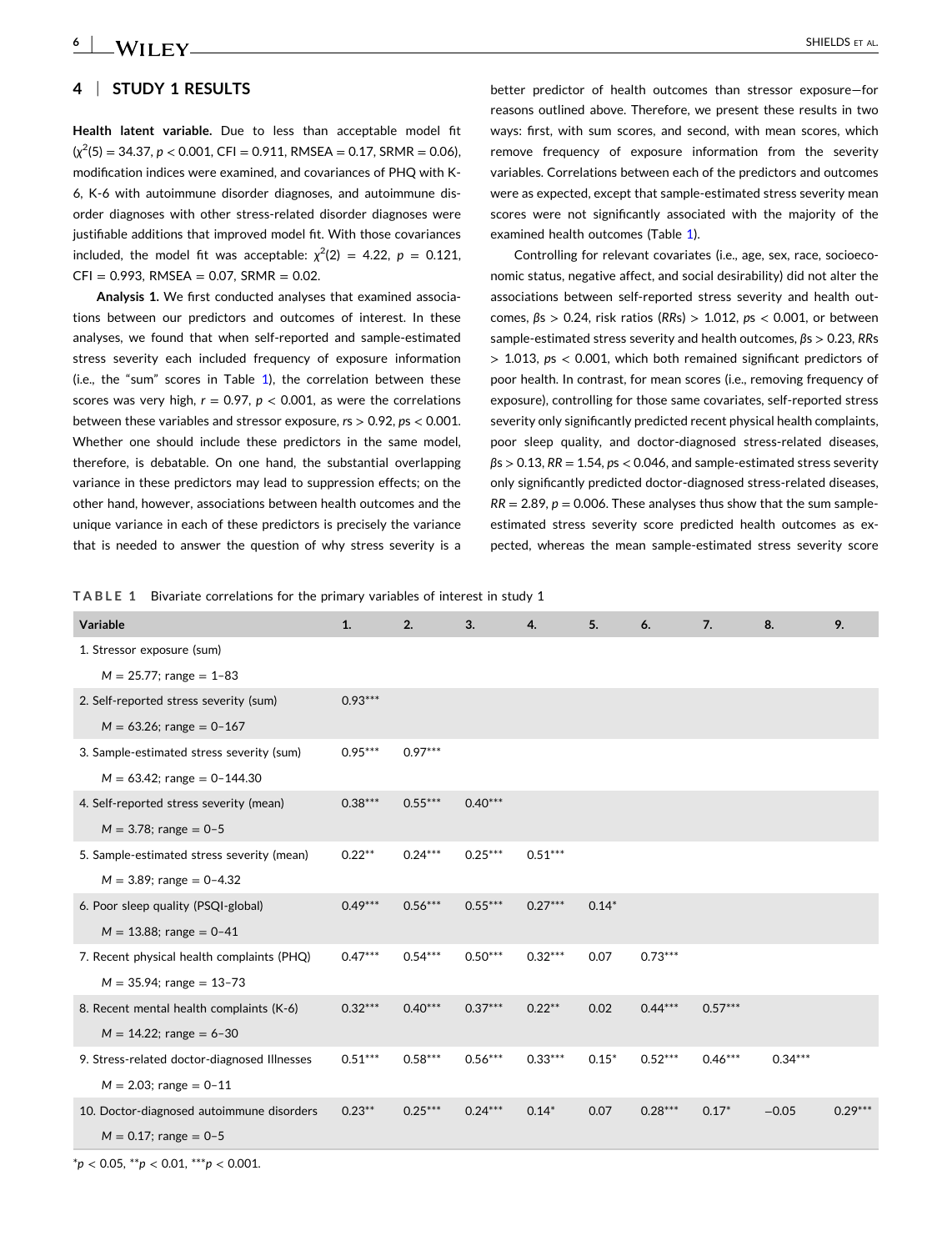#### <span id="page-6-0"></span>**TABLE 2** Critical tests across models and studies

|         |                                 | Model 1                          |                                              |                                                 | Model 2                          |                                                 |                                                 | Model 3                                      |                                                 |                                                 |  |
|---------|---------------------------------|----------------------------------|----------------------------------------------|-------------------------------------------------|----------------------------------|-------------------------------------------------|-------------------------------------------------|----------------------------------------------|-------------------------------------------------|-------------------------------------------------|--|
| Study   | Outcome                         | <b>Stressor</b><br>exposure<br>β | <b>Subjective</b><br>stress<br>severity<br>β | Test of<br>coefficient<br>difference<br>p value | <b>Stressor</b><br>exposure<br>β | Sample-<br>estimated<br>stress<br>severity<br>β | Test of<br>coefficient<br>difference<br>p value | <b>Subjective</b><br>stress<br>severity<br>β | Sample-<br>estimated<br>stress<br>severity<br>β | Test of<br>coefficient<br>difference<br>p value |  |
| Study 1 | Poor health                     |                                  |                                              |                                                 |                                  |                                                 |                                                 |                                              |                                                 |                                                 |  |
|         | Sum severity predictor          | $-0.323$                         | 0.999                                        | < 0.001                                         | $-0.301$                         | 0.948                                           | <0.001                                          | 0.920                                        | $-0.229$                                        | 0.001                                           |  |
|         | Mean severity predictor         | 0.542                            | 0.162                                        | < 0.001                                         | 0.597                            | 0.011                                           | < 0.001                                         | 0.391                                        | $-0.059$                                        | < 0.001                                         |  |
| Study 2 | Depression-specific<br>symptoms |                                  |                                              |                                                 |                                  |                                                 |                                                 |                                              |                                                 |                                                 |  |
|         | Sum severity predictor          | $-0.215$                         | 0.184                                        | 0.010                                           | $-0.063$                         | $-0.002$                                        | 0.624                                           | 0.223                                        | $-0.236$                                        | 0.017                                           |  |
|         | Mean severity predictor         | $-0.081$                         | 0.133                                        | 0.025                                           | $-0.045$                         | $-0.019$                                        | 0.769                                           | 0.104                                        | $-0.042$                                        | 0.375                                           |  |
| Study 2 | Anxiety-specific<br>symptoms    |                                  |                                              |                                                 |                                  |                                                 |                                                 |                                              |                                                 |                                                 |  |
|         | Sum severity predictor          | $-0.214$                         | 0.428                                        | < 0.001                                         | $-0.010$                         | 0.188                                           | 0.231                                           | 0.444                                        | $-0.217$                                        | < 0.001                                         |  |
|         | Mean severity predictor         | 0.116                            | 0.171                                        | 0.006                                           | 0.150                            | $-0.084$                                        | 0.118                                           | 0.208                                        | $-0.150$                                        | 0.001                                           |  |
| Study 2 | Internalising symptoms          |                                  |                                              |                                                 |                                  |                                                 |                                                 |                                              |                                                 |                                                 |  |
|         | Sum severity predictor          | 0.264                            | 0.046                                        | 0.023                                           | 0.423                            | $-0.144$                                        | < 0.001                                         | 0.402                                        | $-0.138$                                        | 0.001                                           |  |
|         | Mean severity predictor         | 0.268                            | 0.138                                        | 0.055                                           | 0.303                            | 0.043                                           | 0.476                                           | 0.214                                        | $-0.055$                                        | 0.103                                           |  |

*Note* Because of the high collinearity between stressor exposure and stress severity sum scores, each model was run twice—once with stress severity as a sum score, and once with stress severity as a mean score. When the model coeffcients signifcantly differed, the stronger predictor was bolded for emphasis. The critical comparisons between subjective stress severity and sample-estimated stress severity are in model three. As shown in model three, consistent across both studies, subjective stress severity was a stronger predictor of poor health outcomes than sample‐estimated stress severity. These results therefore show that subjective stress severity contains important health-relevant variability that is not captured by "weighting" stressors to a greater extent than stressor exposure scores.

(i.e., how stressful the average stressor a person experienced was) was not associated with most of the expected outcomes.

**Analysis 2.** In the model with stressor exposure and subjective stress severity sum scores included as concurrent predictors of latent poor health, subjective stress severity sum scores (*β* = 0.999, *p* < 0.001) emerged as a stronger predictor of poor health than stressor exposure (*β* = −0.323, *p* = 0.045), *t*(203) = 6.00, *p* < 0.001 (see Table 2). Similarly, in the model with stressor exposure and sample‐estimated stress severity sum scores included as concurrent predictors of poor health, sample-estimated stress severity sum scores (*β* = 0.948, *p* < 0.001) emerged as a stronger predictor of poor health than stressor exposure ( $β = -0.301$ ,  $p = 0.127$ ),  $t(203) = 4.67$ , *p* < 0.001. These analyses therefore show that stress severity (both subjective and sample‐estimated) was a better predictor of poor health than stressor exposure in our sample.

When considering mean severity scores (i.e., removing frequency of exposure from severity scores) the results differed from the above. In particular, in the model with stressor exposure and mean subjective stress severity included as concurrent predictors of latent poor health, mean subjective stress severity ( $β = 0.162$ ,  $p = 0.018$ ) and stressor exposure ( $\beta$  = 0.542,  $p$  < 0.001) were both significant predictors of poor health, but stressor exposure was a signifcantly stronger predictor of poor health than mean subjective stress severity,  $t(203) = 4.16$ ,  $p < 0.001$ . Moreover, in the model with stressor exposure and mean sample‐estimated stress severity included as concurrent predictors of poor health, mean sample‐ estimated stress severity was not a signifcant predictor of poor health ( $β = 0.011$ ,  $p = 0.867$ ), whereas stressor exposure remained a significant predictor of poor health ( $\beta$  = 0.597,  $p$  < 0.001) and a stronger predictor of poor health than mean sample‐estimated stress severity,  $t(203) = 6.44$ ,  $p < 0.001$ . Controlling for covariates (i.e., age, sex, race, socioeconomic status, negative affect, and social desirability) did not alter the above results. These analyses therefore show that mean subjective stress severity explained variance in poor health besides that explained by stressor exposure, whereas mean sample‐estimated stress severity did not.

**Analysis 3.** In a model comparing the relative predictive strength of subjective and sample‐estimated stress severities, subjective stress severity sum scores emerged as a signifcant predictor of poor health (*β* = 0.920, *p* < 0.001), whereas sample‐estimated stress severity sum scores did not ( $\beta$  = -0.229,  $p$  = 0.369); moreover, subjective stress severity was a signifcantly stronger predictor of poor health than sample-estimated stress severity,  $t(203) = 3.27$ ,  $p = 0.001$  (see Table 2). The same pattern of results emerged if mean severity scores (i.e., removing frequency of exposure from severity scores) were used instead. In particular, mean subjective stress severity emerged as a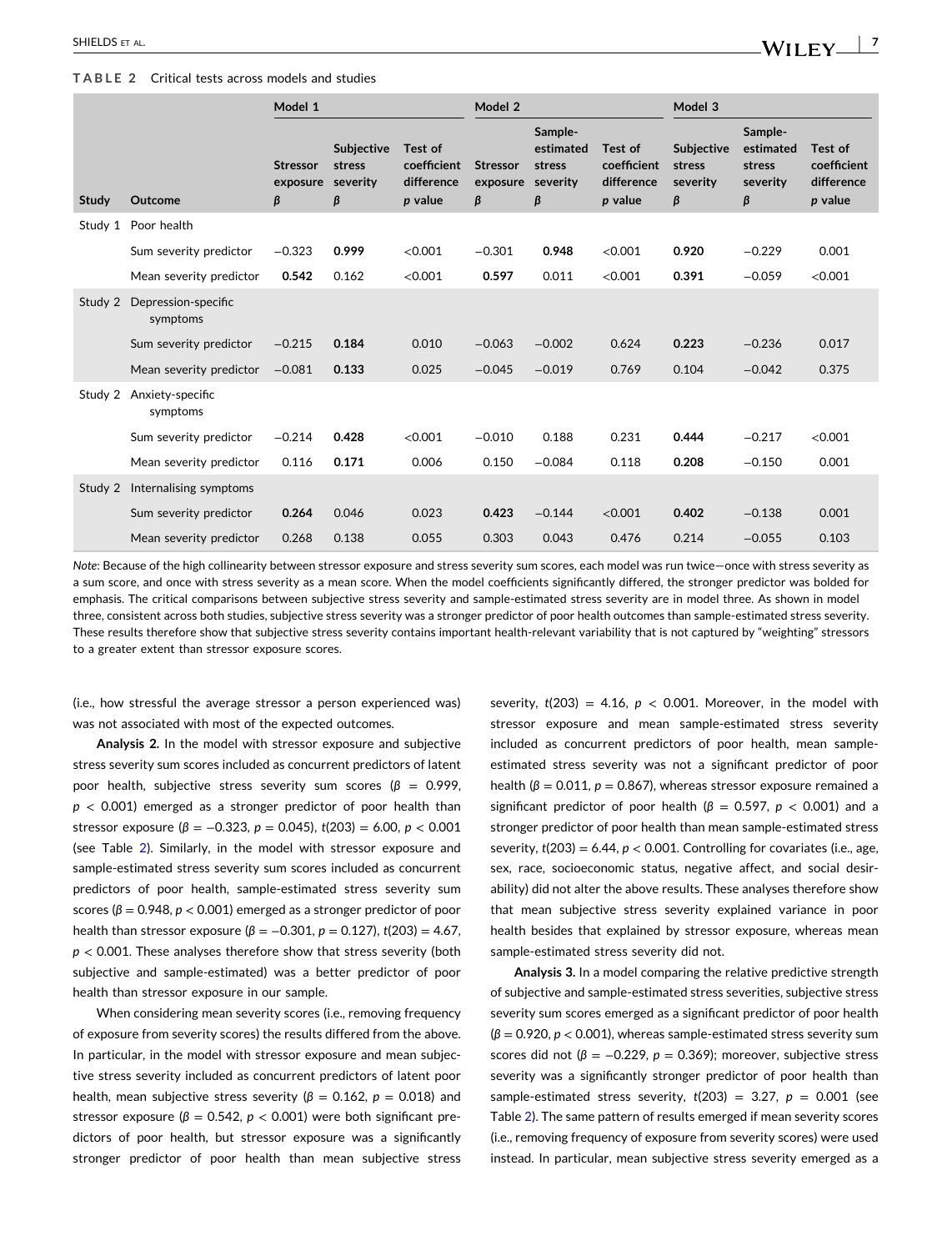**8** - SHIELDS ET AL.

significant predictor of poor health ( $\beta$  = 0.391,  $p$  < 0.001), whereas mean sample-estimated stress severity did not (*β* = −0.059, *p* = 0.489), and mean subjective stress severity was a signifcantly stronger predictor of poor health than mean sample‐estimated stress severity, *t*(203) = 4.65, *p* < 0.001. Controlling for covariates did not alter any of the above results. These results are evidence that subjective stress severity (sum or mean) was a better predictor of poor health than sample‐estimated stress severity in this sample.

# **5** <sup>|</sup> **S UDY 1 DISCUSSION**

Taken together, these results suggest that stressor exposure, subjective stress severity, and sample‐estimated stress severity have unique relations to health. Stressor exposure and subjective stress severity each explained unique variance in poor health, even when frequency of exposure was removed from subjective stress severity. Sample‐estimated stress severity, in contrast, was a better predictor of poor health than stressor exposure alone, but the sample‐ estimated severity of stressors experienced did not explain unique variance in health once frequency of exposure was removed (i.e., in the mean score analyses) or subjective stress severity was included within the model. Sample‐estimated stress severity therefore is potentially useful as a predictor (i.e., being a better predictor than stressor exposure alone due to its accounting for stress severity, and it not being confounded with a participant's self‐report biases and personality traits). However, its failure to explain variance in poor health both once frequency of exposure information was removed or when accounting for variance explained by subjective stress severity—provides clues as to why stress severity scores explain more variance in health outcomes than stressor exposure scores. In particular, these fndings suggest that subjective stress severity measures explain more variance in health for reasons more than accounting for the fact that in stressor exposure scores, all stressors are counted equally and some may be more impactful on average than others. Indeed, there seems to be something special about *subjective* stress severity that is not accounted for by what an independent sample would estimate a person's stress severity to be.

# **6** <sup>|</sup> **S UDY 2**

# **6.1** <sup>|</sup> **Method**

## 6.1.1 <sup>|</sup> Participants

Participants were recruited from treatment‐seeking college students assessed at the Brandeis Counseling Center (BCC) between September 2017 and September 2019. Inclusion criteria were being in the emerging adult range (18–25 years) and screening into both the depression and anxiety questionnaires (see below). 476 participants met inclusion criteria. Of these participants, 16 did not complete the ALEQ, and four endorsed no stressors leaving them no

opportunity to provide severity ratings so they were excluded from analysis. The total sample size was thus 456 (M<sub>age</sub> = 20.4, 70.0% women, 29.8% men, 0.2% identifed as other). Race and ethnicity information was not consented for research use, but the Brandeis University student body demographic composition is 51% non‐ Hispanic white, 25% East Asian, 8% Hispanic, 7% other Asian, 6% Black, 3% other ethnicity. Sample means for depression (*M* = 24.56, *SD* = 6.02) and anxiety (*M* = 22.29, *SD* = 5.23) were in the Moderate range based on the PROMIS questionnaire scoring guidelines. For depression and anxiety symptoms, 62.4% and 69.7% of the sample, respectively, scored in the Moderate to Severe range.

# 6.1.2 <sup>|</sup> Procedure

All participants registered for treatment at the BCC independently of this study. During the registration process, all students were asked to complete a series of questionnaires as part of standard procedures to inform their care, and could optionally consent for their responses to also be used for research. Students still received all the benefts of clinical care even if they did not wish to participate in research, and there were no downsides for not participating. Consent and questionnaires were administered online using Qualtrics.

## 6.1.3 <sup>|</sup> Measures

 **he Adolescent Life Event Questionnaire – Revised (ALEQ‐R) Short Version.** The ALEQ‐R short version assesses 10 negative life events typically experienced by youth, occurring within the past 3 months. Example items include, "You had an argument with a close friend," and, "You did poorly on or failed a test or class project." For each item, participants rate how often the event occurred in the past 3 months on a Likert scale from 0 to 4 (0 = never; 4 = always), as well as perceived severity ("How stressful was it for you?") from 1 (*Not very stressful*) to 5 (*Very stressful*). Stressor frequencies are provided in the Supporting Information S1. We calculated four stress measures from these ratings. Stressor exposure scores for each participant were calculated by summing frequency ratings across items. Subjective stress severity scores were calculated in two ways: by summing ratings for each stressor endorsed by the participant, and by taking the mean of the severity ratings for each participant across the stressors that they endorsed. This dual approach provided a sum measure of cumulative perceived stress over the past 3 months and a mean score that ensured that the subjective severity ratings were statistically independent of stressor exposure. We also calculated a "sample‐ estimated stress severity" score, which used the sample‐mean for each stressor on the ALEQ. To get this score, we frst calculated mean severity rating for each ALEQ‐R stressor across participants that endorsed that item. We then calculated a sample‐estimated severity score for each participant by summing the sample means of the items that they endorsed.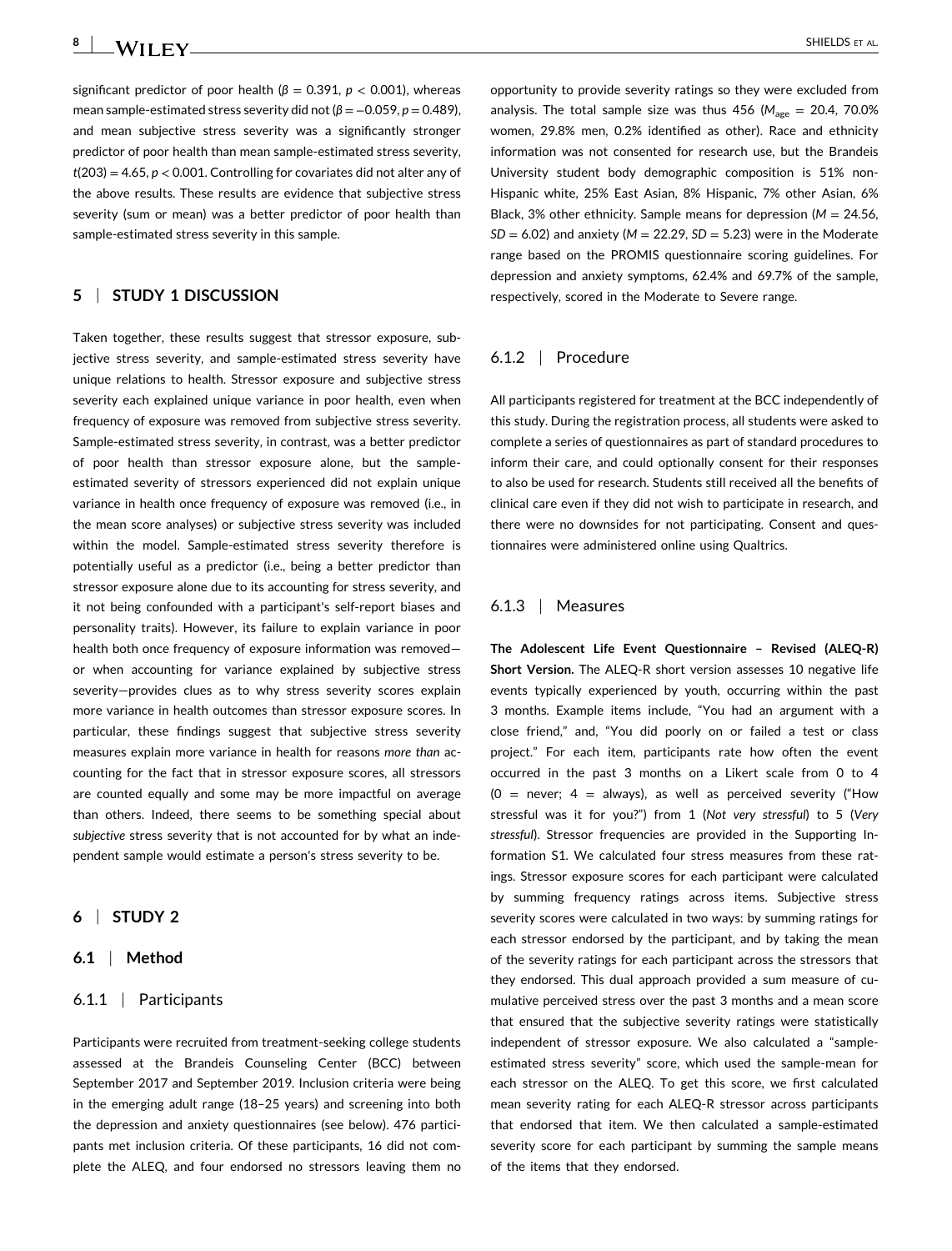**Mental Health.** These measures employed the DSM‐5 Level 1 Cross Cutting Symptom Measure (CCM) (American Psychiatric As-sociation, [2013](#page-13-0)), which is a self-report questionnaire designed to provide a comprehensive mental health assessment across multiple mental health domains. Each domain is represented by specifc items within the CCM, and each domain has a pre‐determined threshold for further inquiry. If a domain threshold is met, participants complete a Level 2 questionnaire for the domain to provide a more in‐depth assessment.

*Depression***.** To reach threshold for depression, a participant must respond "Mild (Several Days)" or greater to either of the two depression domain questions ("Little interest or pleasure in doing things?" or "Feeling down, depressed, or hopeless?"). The Level 2 depression questionnaire is composed of eight items that assess frequency symptoms (e.g. I felt worthless) within the past 7 days, rated on a 5-point Likert scale ( $1 =$  never;  $5 =$  always).

*Anxiety***.** To reach threshold for anxiety, a participant must respond "Mild (Several Days)" or greater to at least one of the three anxiety domain questions ("Feeling nervous, anxious, frightened, worried, or on edge?" or "Feeling panic or being frightened", or "Avoiding situations that make you anxious?"). The Level 2 anxiety questionnaire contains seven items that ask about frequency of anxiety symptoms (e.g. "I felt worried") experienced in the past 7 days, rated on a 5-point Likert scale  $(1 =$  never; 5 = always).

## 6.1.4 <sup>|</sup> Data analysis

Outliers +/− three standard deviations from the mean for each variable were removed from the dataset and marked as missing. One participant identifed as "other" for gender, so they were marked as missing from the dichotomous gender variable.

**Data reduction.** As we have done previously with a subset of participants from this sample (Fassett-Carman et al., [2020\)](#page-13-0), we used a bifactor model to parse depression and anxiety symptoms variance into a common internalising factor that represents variance shared across disorders as well as depression and anxiety specifc factors which represent variance unique to each disorder. Specifically, this model is composed of a common internalising factor on which all indicators loaded (indicated by all depression and anxiety items), as well as a depression‐specifc factor (initially indicated by all depression items) and an anxiety‐specifc factor (initially indicated by all anxiety items). Because the common internalising factor captures the variance shared among all of the depression and anxiety items and the remaining covariance among depression items and among anxiety items is captured by the specifc factors, the specifc factors were specifed as uncorrelated with the common latent factor and each other. Monte‐Carlo simulations with 1000 iterations based on the loadings from the previous bifactor model built with a subset of this sample (Fassett-Carman et al., [2020](#page-13-0)), demonstrated that the sample size had adequate power  $(> 0.8)$  to detect standardized regression paths of  $β = 0.2$  in the SEM for all analyses.

CFA and SEM were conducted using Mplus version 8.1 (Muthén & Muthén, [2017](#page-14-0)) using full information maximum likelihood estimation to handle missing data. Adequate fit for CFAs was RMSEA  $<$  0.06, CFI > 0.95, TLI > 0.95, SRMR < 0.08 (Hu & Bentler,  $1998$ ).<sup>2</sup> If the fit did not meet criteria, we followed the modifcation indices until adequate ft (that is, residual correlations were added as needed, and any indicators that did not load signifcantly on a factor were eliminated.

**Analysis 1.** We frst examined the associations of the stress measures with each mental health outcome at an observed variable level. These analyses served as a measure validity check to determine if the sample‐estimated stress severity measure was associated with all of the same outcomes it would be expected to be based on associations with subjective stress severity.

**Analysis 2.** The bi‐factor model from above was used to construct a SEM with stress variables as predictors, enabling us to test how stress severity measures were related to mental health outcomes. Age and gender were controlled for in all regressions. We fit two models: one with both stressor exposure and subjective stress severity as predictors of the common, depression-specific, and anxiety‐specifc latent factors, and a second with both stressor exposure and sample‐estimated stress severity as predictors of those latent factors. We then tested whether the magnitudes of slopes of each stress severity measure were greater than the magnitude of the slope of stressor exposure predicting each of the common, depression‐specifc, and anxiety‐specifc latent factors using a test of difference for dependent regression slopes.

**Analysis 3.** Next, we determined the relative predictive strength of subjective stress severity and sample‐estimated stress severity by using them as predictors of the latent variables described above. We then tested whether the magnitudes of the slope of subjective stress severity differed from the magnitude of the slope of sample‐ estimated stress severity predicting poor health using a test of difference for dependent regression slopes.

# **7** <sup>|</sup> **S UDY 2 RESUL S**

**Internalising symptom latent factors.** Three depression items ("I felt sad," "I felt depressed," and "I felt unhappy") had signifcant positive loadings only on the common internalising factor and were thus removed from the depression‐specifc factor. Two depression items ("I felt helpless" and "I felt hopeless") and two anxiety items ("I felt uneasy" and "I felt tense") with highly related content were allowed to covary as suggested by modifcation indices. The bifactor model had good to acceptable model fit after these modifications, *χ* 2 (105) = 3222.67, *p* < 0.001, CFI = 0.96, TLI = 0.94, RMSEA = 0.060,  $SRMR = 0.039$ , and was thus used for all SEM analyses.

**Analysis 1.** Depression and anxiety symptoms were positively correlated with each other ( $r = 0.56$ ,  $p < 0.001$ ) and with stress exposure and stress severity sum scores (*r*s > 0.18, *p*s < 0.01). As in Study 1, self-reported and sample-estimated stress severity each included frequency of exposure information (i.e., the "sum" scores in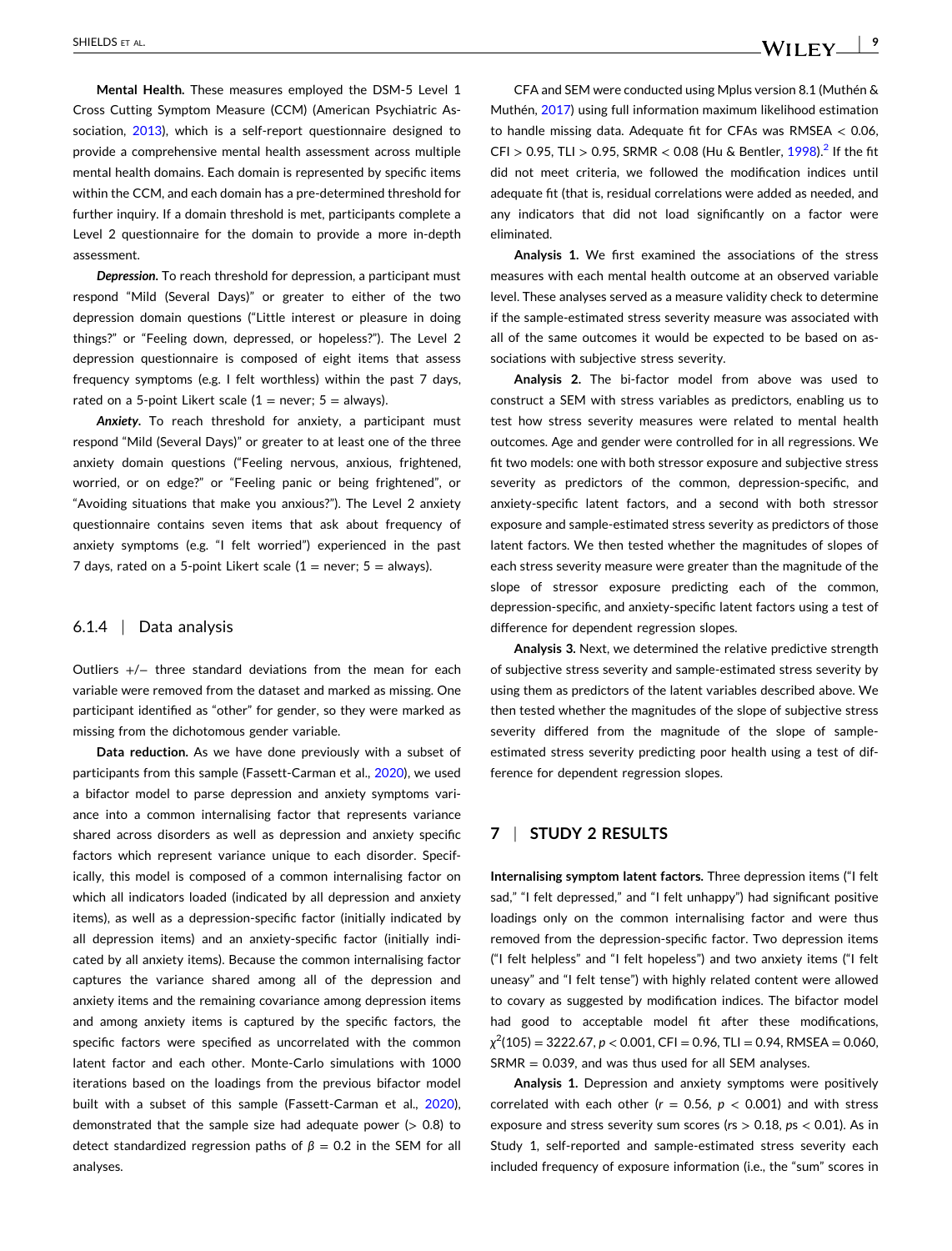Table 3), the correlation between these scores was very high,  $r = 0.91$ ,  $p < 0.001$ , as were the correlations between these variables and stressor exposure, *r*s > 0.84, *p*s < 0.001. Therefore, as in Study 1, we have chosen to present these results in two ways: first, with sum scores, and second, with mean scores, which remove frequency of exposure information from the severity variables. As expected, both measures of perceived stress severity correlated signifcantly with depression (*r*s > 0.20, *p*s < 0.001) and anxiety (*r*s > 0.22, *p*s < 0.001) symptoms. Sample‐estimated stress severity sum scores showed signifcant positive associations with depression symptoms  $(r = 0.18, p < 0.001)$  and anxiety symptoms  $(r = 0.28,$  $p < 0.001$ ), while sample-estimated stress severity mean scores did not correlate with depression symptoms ( $p = 0.714$ ), and had a weak, negative correlation with anxiety symptoms (*r* = −0.10,  $p = 0.039$ .

**Analysis 2.** In separate models, each controlling for stressor exposure, subjective stress severity (model 1) and sample‐ estimated stress severity sum scores (model 2) were both signifcantly or marginally associated with the anxiety‐specifc factor (Model 1 *β* = 0.428, *p* < 0.001; Model 2 *β* = 0.188, *p* = 0.070), but not associated with the depression-specific (Model 1: β  $= 0.184$ , *p* = 0.120; Model 2: *β* = -0.002, *p* = 0.989) or common internalising (Model 1:  $β = 0.046$ ,  $p = 0.648$ ; Model 2:  $β = -0.144$ ,  $p = 0.133$ ) factors (see Table [2\)](#page-6-0). Stressor exposure, in contrast, was associated with the common internalising factor (Model 1 *β* = 0.264, *p* = 0.008; Model 2 *β* = 0.423, *p* < 0.001), but unassociated or inversely associated with the depression-specific (Model 1: *β* = −0.215, *p* = 0.072; Model 2: *β* = −0.063, *p* = 0.602) and anxiety-specific (Model 1: *β* = −0.214, *p* = 0.045; Model 2:  $β = -0.010$ ,  $p = 0.924$ ) factors. The subjective stress severity sum score emerged as a stronger predictor of the anxietyspecifc and depression‐specifc factors than stressor exposure, *t*s  $(450)$ >2.58,  $ps \le 0.010$ , but a weaker predictor of the common internalising factor,  $t(450) = -2.28$   $p = 0.023$ . Sample-estimated stress severity sum scores only differed from stressor exposure sum scores in that they were weaker predictors of the common internalising factor,  $t(451) = -5.00$ ,  $p < 0.001$ . These results therefore indicate that in models with stressor exposure and stress severity without frequency of exposure removed from the severity variables, subjective and sample‐estimated stress severity

explained variance in anxiety‐specifc symptoms that was not explained by stressor exposure alone.

In models using mean severity scores (i.e., removing frequency of exposure from severity scores), and again controlling for stressor exposure, subjective stress severity (Model 1) mean scores were significantly associated with the depression-specific factor (β = 0.133, *), the anxiety-specific factor (* $β = 0.171$ *,*  $p = 0.002$ *), and the* common internalising factor ( $β = 0.138$ ,  $p = 0.007$ ), whereas mean sample‐estimated stress severity (Model 2) scores were unassociated with all latent factors (*p*s > 0.126). In both models, stressor exposure was significantly associated with the anxiety-specific factor (Model 1: β = 0.116, p = 0.042; Model 2: β = 0.150, p = 0.009), and the common internalising factor (Model 1 *β* = 0.268, *p* < 0.001; Model 2 *β* = 0.303, *p* < 0.001), but not the depression‐specifc factor (Model 1 *β* = −0.081, *p* = 0.225; Model 2 *β* = −0.045, *p* = 0.509). In addition, subjective stress severity mean scores were signifcantly stronger predictors of the depression-specific,  $t(449) = 2.25$ ,  $p = 0.025$ , and anxiety‐specifc latent factors, *t*(449) = 2.75, *p* = 0.006, than stressor exposure, but not of the common internalising factor,  $t(449) = -1.92$ , *p* = 0.055. Sample‐estimated stress severity mean scores did not differ from stressor exposure in associations with any of the latent variables, *p*s > 0.122. These analyses therefore indicate that a subjective stress severity mean score was a stronger predictor of depression-specific and anxiety‐specifc symptoms than stressor exposure, whereas a sample-estimated stress severity mean scores was not.

**Analysis 3.** When subjective stress severity and sample‐ estimated severity were tested in the same model (see Table [2\)](#page-6-0), subjective stress severity was signifcantly associated with the common internalising  $(β = 0.402, p = 0.001)$  and anxiety-specific (*β* = 0.444, *p* < 0.001) factors, but not the depression‐specifc factor ( $β = 0.223$ ,  $p = 0.133$ ); sample-estimated stress severity sum scores were not associated with any latent factor (βs = -0.237 to −0.137, *p*s > 0.087). Subjective stress severity sum scores were more strongly associated with the depression‐specifc factor, *t*(452) = 2.40, *p* = 0.017, the anxiety‐specifc factor, *t*(452) = 3.85, *p* < 0.001, and the common internalising factor,  $t(452) = 3.28$ ,  $p = 0.001$ , than sample‐estimated stress severity sum scores.

Similarly, in the model considering mean severity scores (i.e., removing frequency of exposure from severity scores), mean subjective stress severity remained signifcantly associated with the

| TABLE 3 Bivariate correlations for primary variables of interest in study 2 |  |
|-----------------------------------------------------------------------------|--|
|-----------------------------------------------------------------------------|--|

| Variable                                   | 1.        | 2.        | $\mathbf{3}$ | 4.        | 5.         | 6.        |
|--------------------------------------------|-----------|-----------|--------------|-----------|------------|-----------|
| 1. Level 2 depression                      |           |           |              |           |            |           |
| 2. Level 2 anxiety                         | $0.56***$ |           |              |           |            |           |
| 3. Stressor exposure (sum)                 | $0.26***$ | $0.31***$ |              |           |            |           |
| 4. Self-reported stress severity (mean)    | $0.21***$ | $0.23***$ | $0.22***$    |           |            |           |
| 5. Sample-estimated stress severity (mean) | $-0.02$   | $-0.10*$  | $-0.16***$   | $0.21***$ |            |           |
| 6. Self-reported stress severity (sum)     | $0.26***$ | $0.35***$ | $0.86***$    | $0.40***$ | $-0.10*$   |           |
| 7. Sample-estimated stress severity (sum)  | $0.18***$ | $0.28***$ | $0.85***$    | 0.04      | $-0.13***$ | $0.91***$ |

*Note*: Level 2 scores from the cross cutting symptom measure.

\**p* < 0.05, \*\**p* < 0.01, \*\*\**p* < 0.001.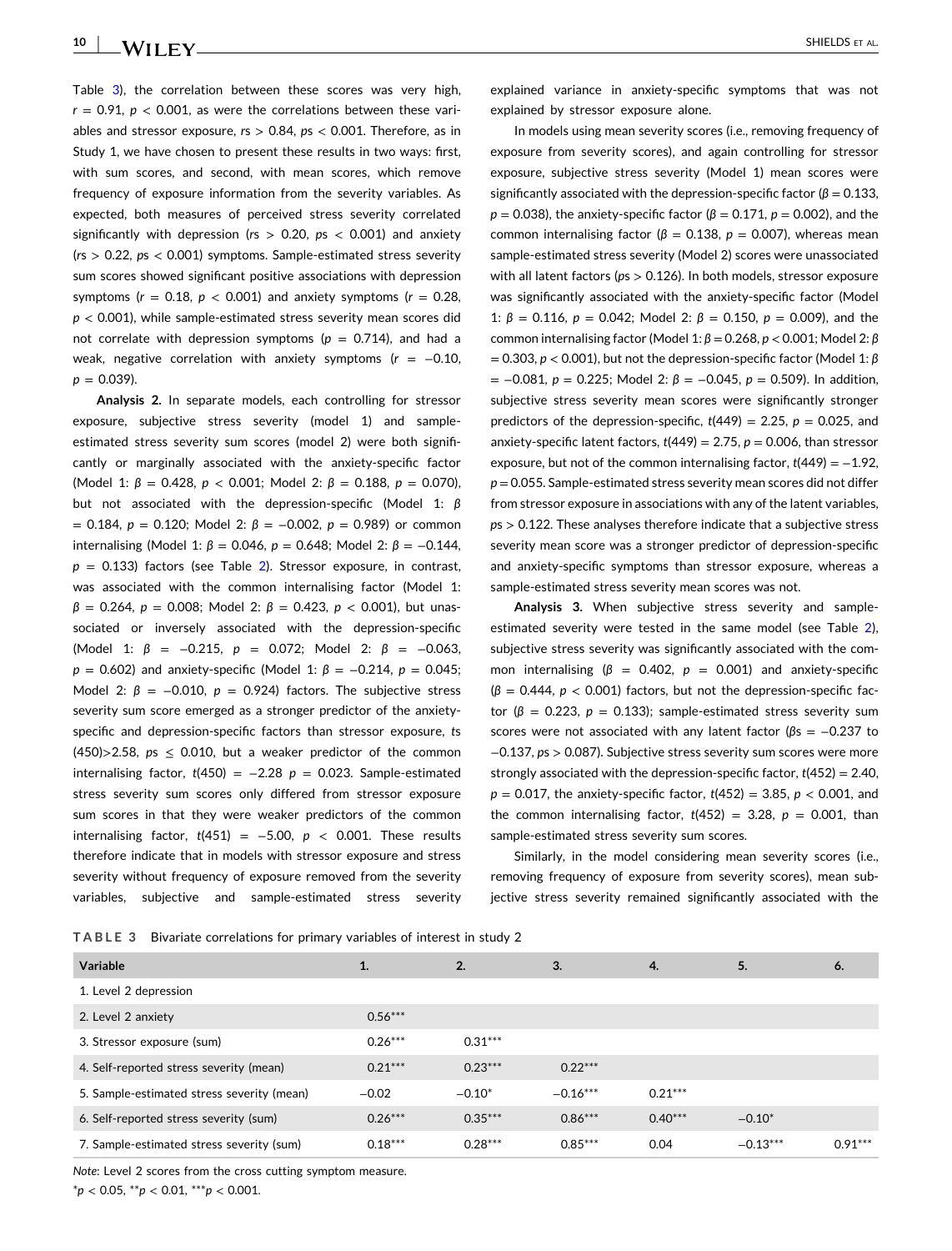anxiety-specific factor ( $\beta$  = 0.208,  $p$  < 0.001) and the common internalising factor ( $β = 0.214$ ,  $p < 0.001$ ), but not the depressionspecific factor ( $\beta$  = 0.104,  $p$  = 0.117), whereas mean sampleestimated stress severity was negatively associated with the anxiety-specific factor ( $\beta = -0.150$ ,  $p = 0.006$ ) and was unassociated with the common internalising and depression‐specifc factors (*β*s = −0.056 to −0.043, *p*s > 0.296). Subjective stress severity mean scores were more strongly associated with the anxiety-specific factor,  $t(444) = 3.27$ ,  $p = 0.001$ , than sample-estimated stress severity mean scores, whereas the two types of mean stress severity scores did not differ in their associations with the depression‐specifc factor,  $t(444) = 0.89$ ,  $p = 0.375$ , or the common internalising factor *t*  $(444) = 1.63$ ,  $p = 0.103$ . These results therefore show that subjective stress severity is a better predictor of common internalising and anxiety‐specifc symptoms than sample‐estimated stress severity in this sample.

## **8** <sup>|</sup> **S UDY 2 DISCUSSION**

Taken together, the results of this second study had both similarities to and differences from Study 1. In particular, although stressor exposure, subjective stress severity, and sample‐estimated stress severity were each related to one or more of the latent variables, stressor exposure was a stronger predictor of the common internalising factor than either of the stress severity scores, whereas subjective stress severity—but not sample-estimated stress severity —was a stronger predictor of depression‐specifc and anxiety‐ specifc factors than stressor exposure. In a notable difference from Study 1, sample‐estimated stress severity was a poor predictor of all of the mental health outcomes. One potential explanation for the lack of association between mental health outcomes and sample‐ estimated stress severity in Study two is the problem of intracategory variability seen in the study's stress measure: the ALEQ-R provides less precise defnitions of stressors than the STRAIN used in Study 1. Alternatively, these differences in associations between health outcomes may be due to other differences between the two studies (e.g., different health outcomes, a clinical college student sample vs. a healthy adult sample). Despite these differences, a strikingly similar fnding between Study 1 and Study 2 is that subjective stress severity was a better predictor of poor health than sample-estimated stress severity. Indeed, as in Study 1, the results of Study 2 suggest that there is something unique—and special—about *subjective* stress severity in predicting poor health that is not accounted for by the average perceived severity of the stressors to which an individual is exposed.

# **9** <sup>|</sup> **GENERAL DISCUSSION**

The present study tested two alternative theories regarding why perceived stress severity might be a stronger predictor of health outcomes than stressor exposure. First, some situations are objectively more likely to result in injury or death, and a stressor exposure variable (e.g., stressor count) would fail to "weight" an individual's stressor exposure by those likelihoods; in contrast, an individual's self‐reported subjective stress severity would "weight" their experienced stressors by at least some factor, which could lead to a stronger association with health outcomes simply because not all stressors are treated equally. Alternatively, a stronger subjective perception of stress may exacerbate the biological and psychological responses to a stressor (and vice versa; LeMoult, [2020;](#page-14-0) Niedbala et al., [2018](#page-14-0)), leading to a stronger measured effect of stress. We tested these two hypotheses in two separate studies in the current article by comparing the associations of an independently weighted stressor exposure score with a subjective stress severity score with physical and mental health.

Although the results varied somewhat between studies, across both studies we found more support for the second hypothesis than the first: An individual's subjective stress severity was a better predictor of poor health outcomes than an individual's sample‐estimated stress severity. This fnding held both with and without controlling for important covariates, as well as when mean scores were used instead of sum scores. Moreover, in Study 2, subjective stress severity, but not sample-estimated stress severity, was a better predictor of poor health than stressor exposure; this was not the case in Study 1, however, which found that the sum score for sample‐ estimated stress severity was a signifcantly better predictor of poor health than stressor exposure. In short, despite some differences in fndings between these studies, we showed for the frst time that subjective stress severity contains important information for predicting stress‐related health outcomes above and beyond the "objective" (i.e., average perceived) threat or severity of experienced stressors. Although prior research has examined the difference score between objectively and subjectively rated stress severity in relation to various health outcomes (e.g., Conway et al., [2016](#page-13-0); Espejo et al., [2012\)](#page-13-0), to our knowledge, the present study is the frst to directly compare the predictive utility of objectively rated and subjectively rated stress severity scores against each other—and this comparison helps to determine why stress severity is a better predictor of health outcomes than stressor exposure. Our results suggest that subjective stress severity is a better predictor not just because it "weights" stressor exposure, but because it indexes important individual differences, presumably related to stress responsivity and vulnerability. Moreover, these results have important implications for dealing with the problem of intracategory variability, which we expand on below.

It should be noted, however, that the vast majority of variance explained in health outcomes was explained by the overlap between stressor exposure and stress severity. Nonetheless, this study helped to answer why stress severity is a slightly better predictor of health outcomes than stressor exposure.

The individual differences, either within an individual or within a situation, that lead an individual to appraise a stressor as more or less severe have been considered nuisance variables when considering relations among objective stressor exposure and subjective/perceived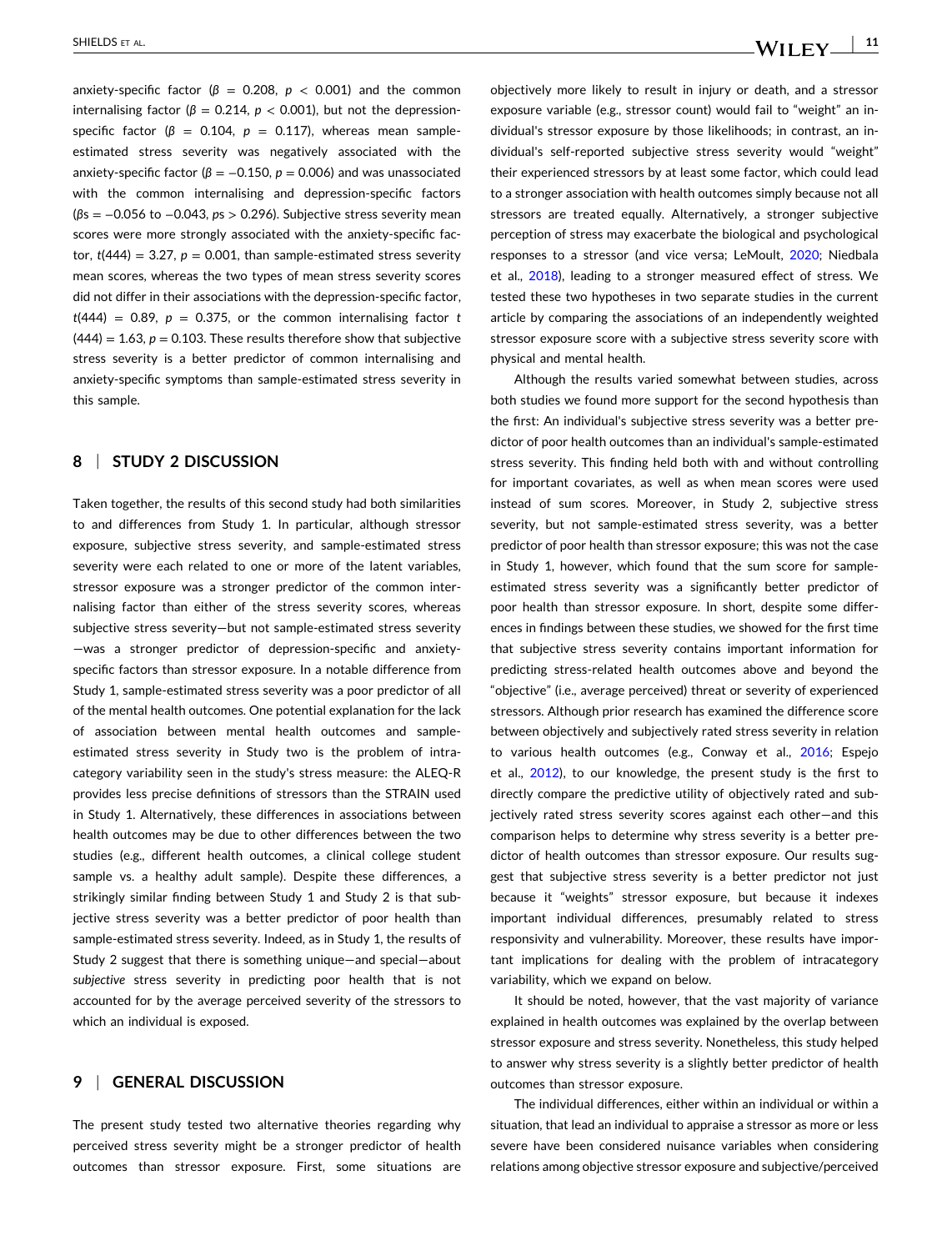stress (Shields & Slavich, [2017\)](#page-14-0). For example, individual differences in the tendency to respond in socially desirable ways, pessimism, neuroticism, and agreeableness are each associated with individual differences in reports of perceived stress (Cazassa et al., [2020](#page-13-0); Extremera et al., [2007](#page-13-0); Slavich & Shields, [2018;](#page-15-0) Sturmbauer et al., [2019](#page-15-0)). Intuitively, these associations would seem to imply that perceived stress is a less "pure" measure of stress than stressor exposure. However, stress may also alter these traits in ways that subsequently increase perceived stress (Gonzalez‐Liencres et al., [2016](#page-13-0); Shields et al., [2016;](#page-14-0) Wu et al., [2020\)](#page-15-0). Therefore, rather than these variables being "nuisance" variables that might detract from true associations between stress and some outcome, these variables may relate to stress perhaps because stress may alter these traits.

It is also possible that factors that are thought to be integral to links between stressor exposure and health, such as rumination, may contribute to the individual differences that lead to variation in stressor appraisal and subjective severity. For example, a tendency to ruminate on negative events is a stable individual difference (Marchetti et al., [2018;](#page-14-0) Yang et al., [2017](#page-15-0)) that has been linked to poor health outcomes following stress (Snyder et al., [2019;](#page-15-0) Snyder & Hankin, [2016\)](#page-15-0). It may be a fruitful avenue for future research to examine whether factors that have previously been thought to explain the link between stressor exposure and poor health, such as rumination, predict variation in stress appraisals and subjective stress severity.

Our results have a number of important implications for stress assessment. For example, the gold‐standard Life Events and Diffculties Schedule (Brown & Harris, [1978\)](#page-13-0) uses objective raters to score the severity of stressors that participants have experienced. The use of these "objective" severity ratings has strong intuitive appeal, but our results suggest that these ratings may fail to capture important variance in the experiences of stress that confer poor health vulnerabilities—variance which is indexed by subjective stress severity reports. This is thus consistent with theories of stress and health that posit that subjective appraisals of stress are integral to initiating stress responses and thus producing detrimental conse-quences of stress (Abramson et al., [2002;](#page-12-0) Slavich, [2020](#page-14-0), [2022](#page-14-0); Slavich & Cole, [2013\)](#page-15-0).

A second important implication these results have for stress assessment lies in the consistency between subjective stress severity results across studies. Notably, although the stress assessment measure used in Study 1 contained suffcient information to avoid the problem of intracategory variability, the stress assessment measure used in Study 2 did not. However, in both studies, the subjective stress severity measure emerged as a stronger predictor of poor health outcomes than stressor exposure. This consistent fnding suggests that subjective stress severity may be relatively robust against the problem of intracategory variability. This interpretation makes intuitive sense; even though one person may understand "sickness" to mean a cold and another person may understand it to mean cancer, the subjective severity of a cold and cancer will presumably differ substantially, even though the exposure to "sickness" is the same given the lack of question specifcity. Thus, our results

suggest that subjective stressor exposure should be the outcome metric of choice when a stress assessment tool may suffer from the problem of intracategory variability.

Although we can only speculate about the potential reasons for the discrepant fndings between our two studies, a few are important to consider. First, participants for Study 1 came from a nonclinical sample of healthy adults, whereas the participants for Study 2 came from a clinical sample of undergraduate students seeking treatment. Second, and relatedly, the outcome measure in Study 1 was a broad outcome measure of poor health that was indicated more by physical health (e.g., autoimmune disorder diagnoses) than mental health, whereas the outcome measures in Study 2 were exclusively mental health factors. Third, the stress assessment measure used in Study 1 (i.e., the STRAIN) suffers from less of a problem of intracategory variability (i.e., the same stressor description being interpreted in different ways by different people) than the stress assessment measure used in Study 2 (i.e., the ALEQ-R) due to the interviewbased design of the measure used in Study 1 (Shields & Slavich, [2017\)](#page-14-0). It is likely that each of these differences contributed to the discrepancy in fndings between studies, but the discrepancy between Study 1 and Study 2 in how predictive sample‐estimated severity scores were of outcomes while controlling for stressor exposure may be explained by differences between the stress assessment measures in sensitivity to the problem of intracategory variability—estimated stress severity is presumably less precise with less consistent understandings of stressors across participants.

Rather than a limitation, the discrepancy between results of our two studies further extends an important implication for stress assessment described above. In particular, the inconsistency in sample‐estimated stress severity results across studies coupled with the consistency between the subjective stress severity results suggest that subjective stress severity may be relatively more robust to issues related to the problem of intracategory variability than sample-estimated stress severity. That is, even when a stress assessment measure contains insuffcient information to avoid the problem of intracategory variability (as in Study 2), subjective stress severity still captures important predictive information, whereas sample-estimated stress severity does not. These results therefore suggest that when stress is assessed with an imprecise measure, subjective stress severity may be the most appropriate predictor variable that can be derived from that measure.

One potentially surprising result is that mean subjective severity scores, which remove frequency of exposure information from stress severity ratings, emerged as signifcant predictors of poor health in both studies, even though stressor exposure was included as a predictor in these models. This fnding indicates that individual differences in the extent to which someone appraises *ny* stressor as severe (or not), regardless of number of stressors experienced, is an important predictor of poor health outcomes (Fassett‐Carman et al., [2019](#page-13-0), [2020\)](#page-13-0). However, this individual difference is a weaker predictor of poor health than simple exposure to more stressors. This fnding is thus consistent with models of stress and health which argue that both stressor exposure and stress vulnerability factors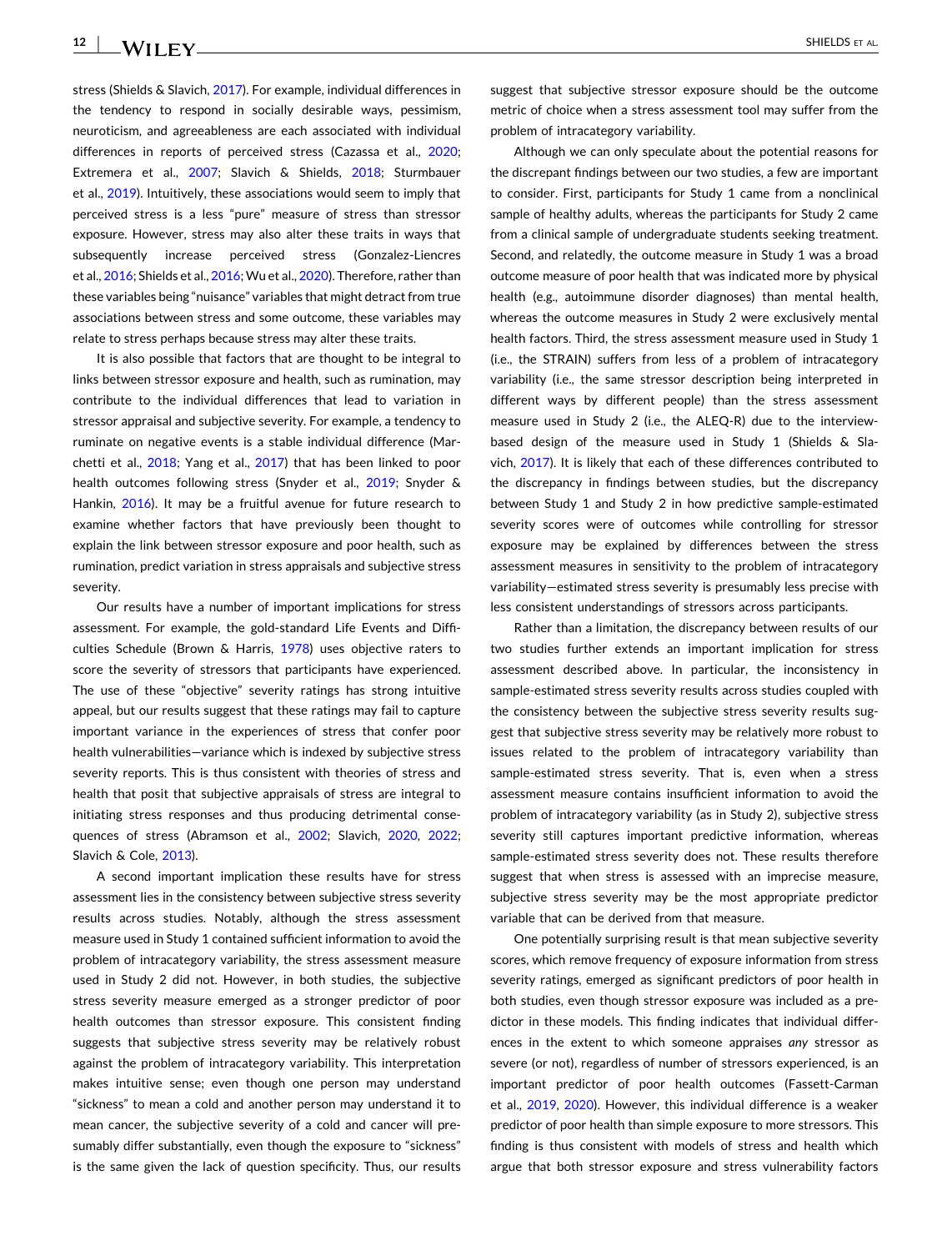<span id="page-12-0"></span>contribute to poor health outcomes (Deer et al., [2021](#page-13-0); Harris, [2020](#page-13-0); Helgeson & Zajdel, [2017;](#page-14-0) Shields et al., [2017a](#page-14-0); Yang et al., [2020\)](#page-15-0).

Our study has several strengths, including preregistered hypotheses, replication of primary results, and use of conceptually similar but concretely distinct measures, thus enhancing the generalisability of the results. However, several limitations should also be noted. First, the study is correlational, precluding any causal inference. It is certainly possible, for example, for health problems (e.g., depression) to make the experience of stress more severe. Although it is not possible to completely manipulate stress severity given exposure to a stressor, converting interventions that aim to decrease the perceived stressfulness of experienced stressors (Crum et al., [2017;](#page-13-0) Jamieson et al., [2012;](#page-14-0) Shields, Spahr, & Slavich, [2020\)](#page-14-0) to longitudinal forms and assessing changes in health over time may help to further clarify the relations among stressor exposure, perceived stress severity, and health. Nonetheless, our results suggest that there is some variance in subjective stress severity linked to poor health outcomes that is not explained by independent ratings of severity for experienced stressors. Second, the sample‐estimated severity ratings were not derived from trained experts in rating the severity of stressors, but by average severity ratings from all participants that had experienced each respective stressor. It is thus possible that fndings with trained expert ratings of severity could diverge from what we observed. However, this divergence would lead to the question of why, since presumably severity ratings from people that had experienced a particular stressor would be more accurate in classifying the severity of a stressor than ratings from people that had not experienced that stressor—no matter their training. Third, as in every study of stress, self-report biases may have influenced the reporting of stress. Fourth, we did not assess medication usage in Study 1, and it is possible that some of the participants may have been taking medication for anxiety or depression, which could have altered associations that we observed. Fifth, we did not assess stress biomarkers, and it is possible that stressor exposure and stress severity may have evidenced different associations with physiological indicators of health related to stress, such as markers of allostatic load (e.g., Juster McEwen, & Wingfeld, [2003](#page-14-0)), than the associations that we observed. Future work should thus attempt to determine how subjective appraisals might relate to physiological responses to stress (e.g., Ali et al., [2017](#page-13-0); Niedbala et al., [2018;](#page-14-0) Skoluda et al., [2015](#page-14-0)). Sixth, our samples demographics did not permit assessment of the relevance of our results to health disparities. Seventh, we were unable to determine the temporal directionality of links between stress and health in this study. Our goal was to determine why subjective stress severity has been found to be a stronger predictor of stress-related outcomes than stressor exposure, and future work should examine the longitudinal links between stressor exposure and the development of health outcomes assessed in these studies (e.g., autoimmune disorder diagnoses) over time. Finally, although our samples were quite distinct, which serves to enhance the replicability of our fndings, both of these samples were WEIRD (i.e., Western, Educated, Industrialised, Rich, and Democratic) relative to the majority of the world, and observed as-sociations may differ in non-WEIRD samples (Henrich et al., [2010\)](#page-14-0).

# **10** <sup>|</sup> **CONCLUSION**

In conclusion, across two studies, we found that subjective stress severity was a stronger predictor of poor health outcomes than either sample‐estimated stress severity or stressor exposure. These fndings suggest that the relatively stronger link between stress severity and poor health than stressor exposure (observed in prior research) were not due to a failure to "weight" stressors in frequency or exposure variables. Rather, there is likely something unique about an individual's perception of stress—more than the "objective" stressfulness of their experiences—that confers risk for poor health. In short, the fndings illustrate that when attempting to understand links between stress and health, subjective appraisals of stressful experiences cannot be simply disregarded in favour of more "objective" measures. Moreover, the fndings have important implications for stress assessment, as they suggest that subjective stress severity, not stressor exposure or estimated stress severity, are the most predictive summary metric derivable from stress measures, even when the assessment tool used to quantify stress suffers from the problem of intracategory variability.

#### **ACKNOWLEDGEMENTS**

George Slavich was supported by grant #OPR21101 from the California Initiative to Advance Precision Medicine and by contract #21-10317 from the Office of the California Surgeon General and California Department of Health Care Services, which supports the UCLA‐UCSF ACEs Aware Family Resilience Network. Alyssa Fassett‐ Carman was supported by training grant T32 MH019929 from NIMH and T32 GM084907 from NIGMS. These organizations had no role in designing or planning this study; in collecting, analyzing, or interpreting the data; in writing the article; or in deciding to submit this article for publication.

#### **CONFLICT OF INTEREST**

The authors declare no confict of interest.

#### **DATA AVAILABILITY STATEMENT**

Data are available upon request.

# **ORCID**

*Gr nt S. Shields* [https //orcid.org/0000-0002-0827-4669](https://orcid.org/0000-0002-0827-4669) *George M. Sl vich* [https //orcid.org/0000-0001-5710-3818](https://orcid.org/0000-0001-5710-3818)

#### **ENDNOTES**

- This project was preregistered after data collection but prior to hypothesis testing. The preregistration document can be found at https:// [osf.io/tmcj2/](https://osf.io/tmcj2/)
- $2$  Although these fit statistic cutoffs differ from those used in Study 1, this is because the smaller sample size of Study 1 alter criteria for acceptable model ft (Brown, [2006;](#page-13-0) Weston & Gore, [2006\)](#page-15-0).

# **REFERENCES**

Abramson, L. Y., Alloy, L. B., Hankin, B. L., Haeffel, G. J., MacCoon, D. G., & Gibb, B. E. (2002). Cognitive vulnerability‐stress models of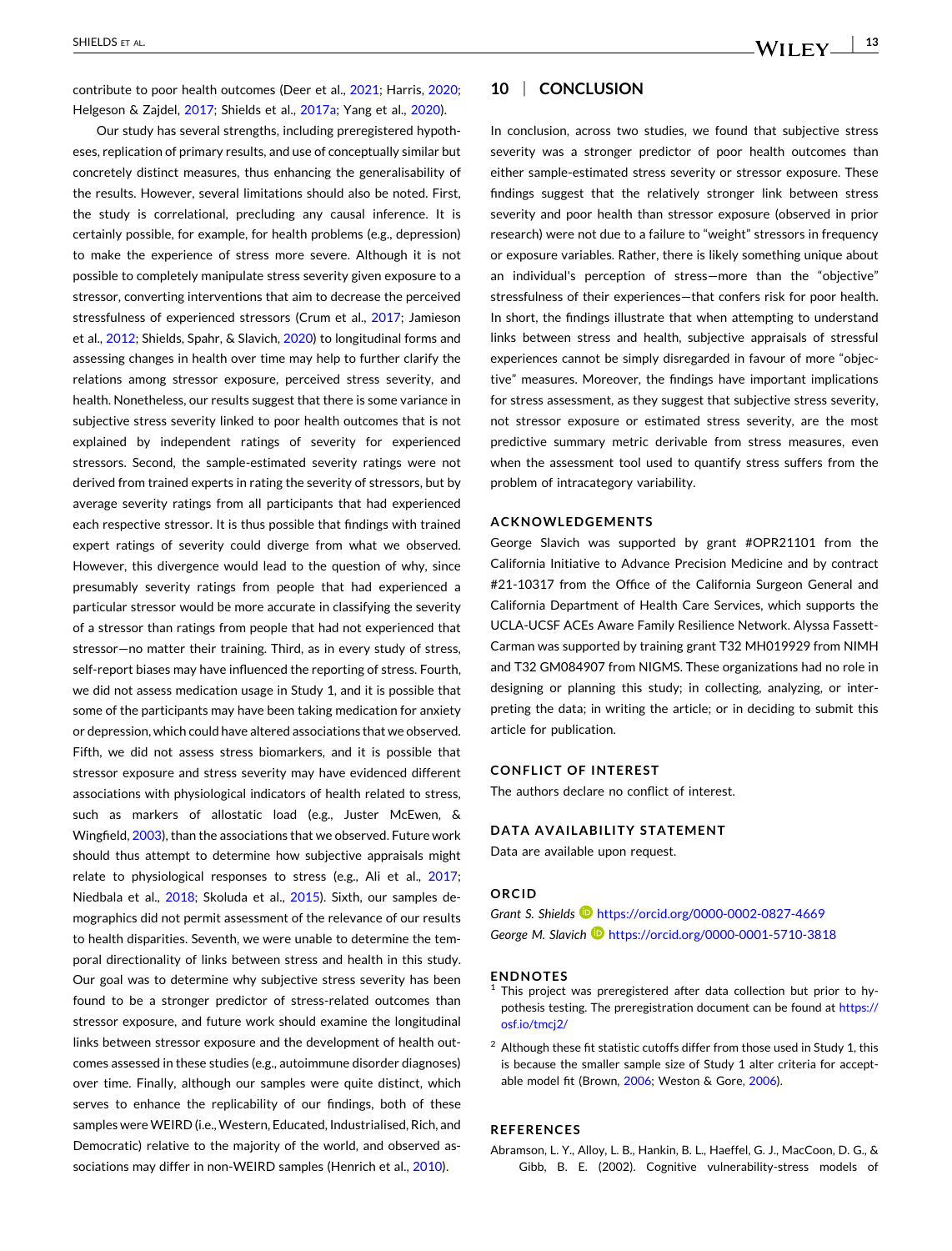<span id="page-13-0"></span>depression in a self‐regulatory and psychobiological context. In I. H. Gotlib & C. L. Hammen (Eds.), *Handbook of depression* (pp. 268-294). https://doi.org/10.1023/A

- Ali, N., Nitschke, J. P., Cooperman, C., & Pruessner, J. C. (2017). Suppressing the endocrine and autonomic stress systems does not impact the emotional stress experience after psychosocial stress. Psychoneuroendocrinology, 78, 125-130. https://doi.org/10.1016/j. [psyneuen.2017.01.015](https://doi.org/10.1016/j.psyneuen.2017.01.015)
- American Psychiatric Association. (2013). Diagnostic and statistical manual *of ment l disorders: DSM‐5* (Vol. 5). American psychiatric association.
- Banica, I., Sandre, A., Shields, G. S., Slavich, G. M., & Weinberg, A. (2020). The error-related negativity (ERN) moderates the association between interpersonal stress and anxiety symptoms six months later. *Intern tion l Journ l of Psychophysiology*, *153*, 27–36. [https //doi.org/](https://doi.org/10.1016/j.ijpsycho.2020.03.006) [10.1016/j.ijpsycho.2020.03.006](https://doi.org/10.1016/j.ijpsycho.2020.03.006)
- Banica, I., Sandre, A., Shields, G. S., Slavich, G. M., & Weinberg, A. (2021). Associations between lifetime stress exposure and the error‐related negativity (ERN) differ based on stressor characteristics and exposure timing in young adults. Cognitive, Affective & Behavioral Neuro*science*. [https //doi.org/10.3758/s13415](https://doi.org/10.3758/s13415-021-00883-z)‐021‐00883‐z
- Brown, G. W., & Harris, T. (1978). Social origins of depression: A study of psychiatric disorder in women. In *Soci l origins of depression: A study of psychi tric disorder in women*. [https //doi.org/10.4324/9780203](https://doi.org/10.4324/9780203714911) [714911](https://doi.org/10.4324/9780203714911)
- Brown, T. A. (2006). Confrmatory factor analysis for applied research. In *Methodology* in *social sciences* (2nd ed.). The Guilford Press. https:// [doi.org/10.1007/s11336](https://doi.org/10.1007/s11336-016-9548-3)‐016‐9548‐3
- Buysse, D. J., Reynolds, C. F., III, Monk, T. H., Berman, S. R., & Kupfer, D. J. (1989). The Pittsburgh sleep quality index: A new instrument for psychiatric practice and research. Psychiatry Research, 28(2), 193–213. [https //doi.org/10.1016/0165](https://doi.org/10.1016/0165-1781(89)90047-4)‐1781(89)90047‐4
- Cazassa, M. J., Oliveira, M., da, S., Spahr, C. M., Shields, G. S., & Slavich, G. M. (2020). The Stress and Adversity Inventory for Adults (Adult STRAIN) in Brazilian Portuguese: Initial validation and links with executive function, sleep, and mental and physical health. *Frontiers in Psychology*, *10*, 3083. [https //doi.org/10.3389/fpsyg.](https://doi.org/10.3389/fpsyg.2019.03083) [2019.03083](https://doi.org/10.3389/fpsyg.2019.03083)
- Chen, E., Miller, G. E., Walker, H. A., Arevalo, J. M., Sung, C. Y., & Cole, S. W. (2009). Genome‐wide transcriptional profling linked to social class in asthma. *Thorax*, 64, 38-43. https://doi.org/10.1136/thx. [2007.095091](https://doi.org/10.1136/thx.2007.095091)
- Clark, L. A., & Watson, D. (1991). Tripartite model of anxiety and depression: Psychometric evidence and taxonomic implications. *Journ l of Abnorm l Psychology*, *100*(3), 316–336. [https //doi.org/10.](https://doi.org/10.1037/0021-843X.100.3.316) 1037/0021‐[843X.100.3.316](https://doi.org/10.1037/0021-843X.100.3.316)
- Cohen, S., Kamarck, T., & Mermelstein, R. (1983). A global measure of perceived stress. *Journ l of He lth nd Soci l Beh vior*, *24*, 385–396. [https //doi.org/10.2307/2136404](https://doi.org/10.2307/2136404)
- Cole, S. W., Hawkley, L. C., Arevalo, J. M. G., & Cacioppo, J. T. (2011). Transcript origin analysis identifes antigen‐presenting cells as primary targets of socially regulated gene expression in leukocytes. *Proceedings of the N tion l Ac demy of Sciences of the United St tes of Americ* , *108*, 3080–3085. [https //doi.org/10.1073/pnas.10142](https://doi.org/10.1073/pnas.1014218108) [18108](https://doi.org/10.1073/pnas.1014218108)
- Compas, B. E., Davis, G. E., Forsythe, C. J., & Wagner, B. M. (1987). Assessment of major and daily stressful events during adolescence The Adolescent Perceived Events Scale. Journal of Consulting and *Clinic l Psychology*, *55*, 534–541. [https //doi.org/10.1037/0022](https://doi.org/10.1037/0022-006X.55.4.534)‐ [006X.55.4.534](https://doi.org/10.1037/0022-006X.55.4.534)
- Conway, C. C., Starr, L. R., Espejo, E. P., Brennan, P. A., & Hammen, C. (2016). Stress responsivity and the structure of common mental disorders: Transdiagnostic internalizing and externalizing dimensions are associated with contrasting stress appraisal biases. *Journ l of Abnorm l Psychology*, *125*(8), 1079–1089. [https //doi.org/](https://doi.org/10.1037/abn0000163) [10.1037/abn0000163](https://doi.org/10.1037/abn0000163)
- Crum, A. J., Akinola, M., Martin, A., & Fath, S. (2017). The role of stress mindset in shaping cognitive, emotional, and physiological responses to challenging and threatening stress. *Anxiety, Stress & Coping*, *30*, 379–395. [https //doi.org/10.1080/10615806.2016.1275585](https://doi.org/10.1080/10615806.2016.1275585)
- Crutzen, R., & Göritz, A. S. (2010). Social desirability and self‐reported health risk behaviors in web-based research: Three longitudinal studies. *BMC Public He lth*, *10*, 720. [https //doi.org/10.1186/1471](https://doi.org/10.1186/1471-2458-10-720)‐ [2458](https://doi.org/10.1186/1471-2458-10-720)‐10‐720
- Deer, L. B. K., Shields, G. S., Alen, N. V., & Hostinar, C. E. (2021). Curvilinear associations between family income in early childhood and the cortisol awakening response in adolescence. *Psychoneuroendocrinology*, *129*. [https //doi.org/10.1016/j.psyneuen.2021.105237](https://doi.org/10.1016/j.psyneuen.2021.105237)
- Dohrenwend, B. P. (2006). Inventorying stressful life events as risk factors for psychopathology: Toward resolution of the problem of intracategory variability. Psychological Bulletin, 132, 477-495. https://doi. [org/10.1037/0033](https://doi.org/10.1037/0033-2909.132.3.477)‐2909.132.3.477
- Epel, E. S., Crosswell, A. D., Mayer, S. E., Prather, A. A., Slavich, G. M., Puterman, E., & Mendes, W. B. (2018). More than a feeling: A unified view of stress measurement for population science. *Frontiers in Neuroendocrinology*, *49*, 146–169. [https //doi.org/10.1016/j.yfrne.](https://doi.org/10.1016/j.yfrne.2018.03.001) [2018.03.001](https://doi.org/10.1016/j.yfrne.2018.03.001)
- Espejo, E. P., Hammen, C., & Brennan, P. A. (2012). Elevated appraisals of the negative impact of naturally occurring life events: A risk factor for depressive and anxiety disorders. Journal of Abnormal *Child Psychology*, *40*(2), 303–315. [https //doi.org/10.1007/s10802](https://doi.org/10.1007/s10802-011-9552-0)‐ 011‐[9552](https://doi.org/10.1007/s10802-011-9552-0)‐0
- Extremera, N., Durán, A., & Rey, L. (2007). Perceived emotional intelligence and dispositional optimism-pessimism: Analyzing their role in predicting psychological adjustment among adolescents. *Personality nd Individu l Differences*, *42*(6), 1069–1079. [https //doi.org/10.](https://doi.org/10.1016/j.paid.2006.09.014) [1016/j.paid.2006.09.014](https://doi.org/10.1016/j.paid.2006.09.014)
- Fassett‐Carman, A. N., DiDomenico, G. E., von Steiger, J., & Snyder, H. R. (2020). Clarifying stress-internalizing associations: Stress frequency and appraisals of severity and controllability are differentially related to depression‐specifc, anxiety‐specifc, and transdiagnostic internalizing factors. Journal of Affective Disorders, 260, 638-645. https://doi.org/10.1016/j.jad.2019.09.053
- Fassett‐Carman, A. N., Hankin, B. L., & Snyder, H. R. (2019). Appraisals of dependent stressor controllability and severity are associated with depression and anxiety symptoms in youth. *Anxiety, Stress & Coping*, *32*, 32–49. [https //doi.org/10.1080/](https://doi.org/10.1080/10615806.2018.1532504) [10615806.2018.1532504](https://doi.org/10.1080/10615806.2018.1532504)
- Furman, D., Campisi, J., Verdin, E., Carrera‐Bastos, P., Targ, S., Franceschi, C., Ferrucci, L., Gilroy, D. W., Fasano, A., Miller, G. W., Miller, A. H., Mantovani, A., Weyand, C. M., Barzilai, N., Goronzy, J. J., Rando, T. A., Effros, R. B., Lucia, A., Kleinstreuer, N., & Slavich, G. M. (2019). Chronic infammation in the etiology of disease across the life span. *N ture Medicine*, *25*(12), 1822–1832. [https //doi.org/10.1038/](https://doi.org/10.1038/s41591-019-0675-0) [s41591](https://doi.org/10.1038/s41591-019-0675-0)‐019‐0675‐0
- Gaab, J., Rohleder, N., Nater, U. M., & Ehlert, U. (2005). Psychological determinants of the cortisol stress response: The role of anticipatory cognitive appraisal. *Psychoneuroendocrinology*, *30*, 599–610. [https //](https://doi.org/10.1016/j.psyneuen.2005.02.001) [doi.org/10.1016/j.psyneuen.2005.02.001](https://doi.org/10.1016/j.psyneuen.2005.02.001)
- Gonzalez‐Liencres, C., Breidenstein, A., Wolf, O. T., & Brüne, M. (2016). Sex‐dependent effects of stress on brain correlates to empathy for pain. *Intern tion l Journ l of Psychophysiology*, *105*, 47–56. [https //](https://doi.org/10.1016/j.ijpsycho.2016.04.011) [doi.org/10.1016/j.ijpsycho.2016.04.011](https://doi.org/10.1016/j.ijpsycho.2016.04.011)
- Hankin, B. L., & Abramson, L. Y. (2002). Measuring cognitive vulnerability to depression in adolescence: Reliability, validity, and gender differences. Journal of Clinical Child and Adolescent Psychology, 31, 491-504. https://doi.org/10.1207/S15374424JCCP3104\_8
- Harris, B. N. (2020). Stress hypothesis overload: 131 hypotheses exploring the role of stress in tradeoffs, transitions, and health. *General and Comp r tive Endocrinology*, *288*, 113355. [https //doi.org/10.1016/j.](https://doi.org/10.1016/j.ygcen.2019.113355) [ygcen.2019.113355](https://doi.org/10.1016/j.ygcen.2019.113355)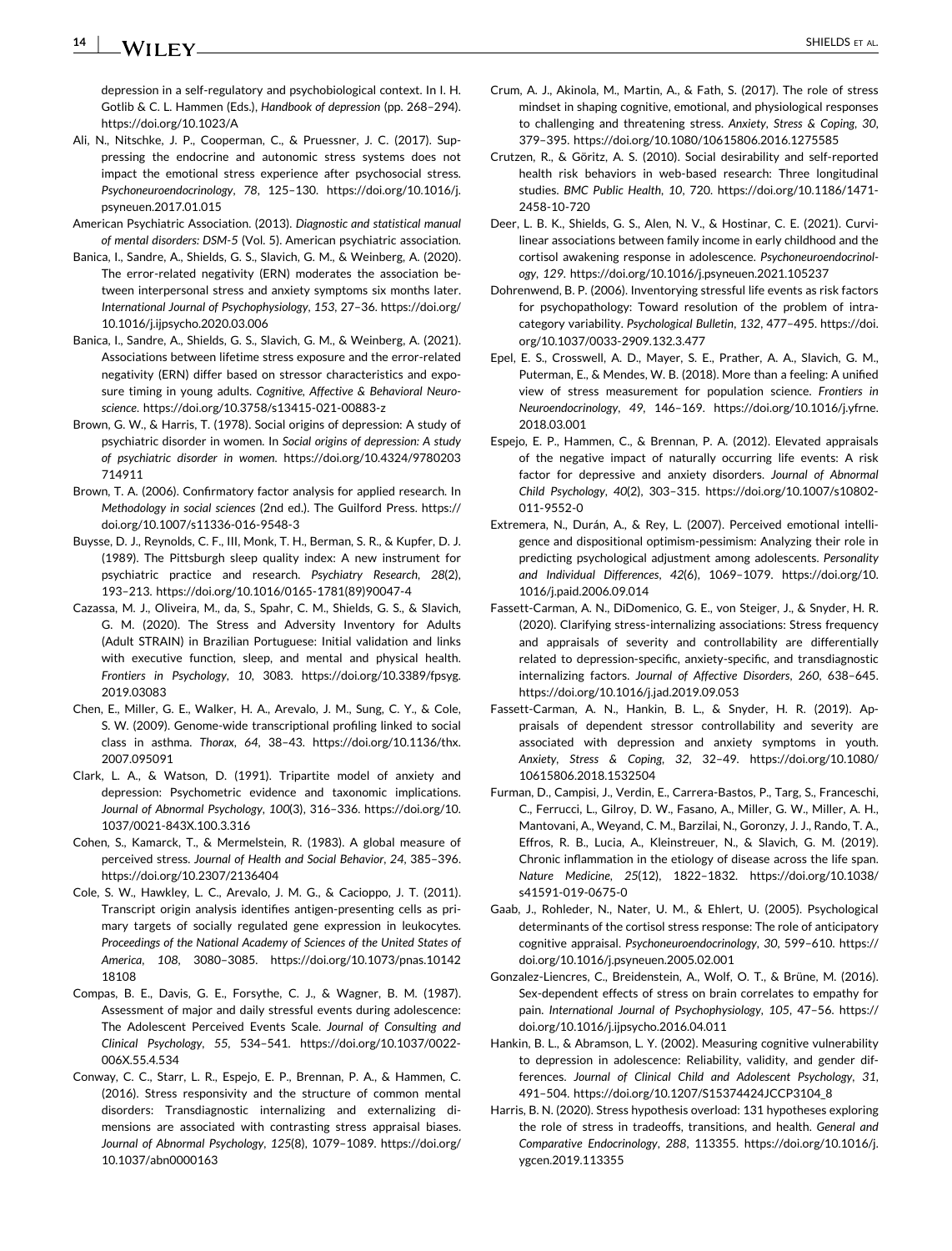- <span id="page-14-0"></span>Helgeson, V. S., & Zajdel, M. (2017). Adjusting to chronic health conditions. Annual Review of Psychology, 68, 545-571. https://doi.org/10. [1146/annurev](https://doi.org/10.1146/annurev-psych-010416-044014)‐psych‐010416‐044014
- Henrich, J., Heine, S. J., & Norenzayan, A. (2010). Most people are not WEIRD. Nature, 466, 29. https://doi.org/10.1017/S0140525X099 [9152X](https://doi.org/10.1017/S0140525X0999152X)
- Hu, L. T., & Bentler, P. M. (1998). Fit indices in covariance structure modeling: Sensitivity to underparameterized model misspecification. *Psychologic l Methods*, *3*(4), 424–453. [https //doi.org/10.1037/1082](https://doi.org/10.1037/1082-989X.3.4.424)‐ [989X.3.4.424](https://doi.org/10.1037/1082-989X.3.4.424)
- Irwin, M. R. (2008). Human psychoneuroimmunology: 20 Years of discovery. Brain, Behavior, and Immunity, 22, 129-139. https://doi.org/ [10.1016/j.bbi.2007.07.013](https://doi.org/10.1016/j.bbi.2007.07.013)
- Jamieson, J. P., Nock, M. K., & Mendes, W. B. (2012). Mind over matter: Reappraising arousal improves cardiovascular and cognitive responses to stress. *Journ l of Experiment l Psychology: Gener l*, *141*(3), 417-422. https://doi.org/10.1037/a0025719
- Juster, R.‐P., McEwen, B. S., & Lupien, S. J. (2010). Allostatic load biomarkers of chronic stress and impact on health and cognition. *Neuroscience* & *Biobehavioral Reviews*, 35, 2-16. https://doi.org/10. [1016/j.neubiorev.2009.10.002](https://doi.org/10.1016/j.neubiorev.2009.10.002)
- Kessler, R. C., Andrews, G., Colpe, L. J., Hiripi, E., Mroczek, D. K., Normand, S. L. T., Walters, E. E., & Zaslavsky, A. M. (2002). Short screening scales to monitor population prevalences and trends in non‐specifc psychological distress. *Psychologic l Medicine*, *32*, 959–976. [https //](https://doi.org/10.1017/S0033291702006074) [doi.org/10.1017/S0033291702006074](https://doi.org/10.1017/S0033291702006074)
- Kim, J. J., & Diamond, D. M. (2002). The stressed hippocampus, synaptic plasticity and lost memories. *N ture Reviews Neuroscience*, *3*(6), 453-462. https://doi.org/10.1038/nrn849
- Lebois, L. A. M., Hertzog, C., Slavich, G. M., Barrett, L. F., & Barsalou, L. W. (2016). Establishing the situated features associated with perceived stress. Acta Psychologica, 169, 119-132. https://doi.org/10.1016/j. [actpsy.2016.05.012](https://doi.org/10.1016/j.actpsy.2016.05.012)
- LeMoult, J. (2020). From stress to depression: Bringing together cognitive and biological science. *Current Directions in Psychologic l Science*, 29(6), 592-598. https://doi.org/10.1177/0963721420964039
- Lin, A., Yung, A. R., Wigman, J. T. W., Killackey, E., Baksheev, G., & Wardenaar, K. J. (2014). Validation of a short adaptation of the Mood and Anxiety Symptoms Questionnaire (MASQ) in adolescents and young adults. Psychiatry Research, 215(3), 778-783. https://doi.org/ [10.1016/j.psychres.2013.12.018](https://doi.org/10.1016/j.psychres.2013.12.018)
- Marchetti, I., Mor, N., Chiorri, C., & Koster, E. H. W. (2018). The brief state rumination inventory (BSRI): Validation and psychometric evaluation. Cognitive Therapy and Research, 42(4), 447-460. https://doi.org/ [10.1007/s10608](https://doi.org/10.1007/s10608-018-9901-1)‐018‐9901‐1
- McEwen, B. S., & Wingfeld, J. C. (2003). The concept of allostasis in biology and biomedicine. Hormones and Behavior, 43(1), 2-15. [https //doi.org/10.1016/S0018](https://doi.org/10.1016/S0018-506X(02)00024-7)‐506X(02)00024‐7
- Miller, G., Chen, E., & Cole, S. W. (2009). Health psychology: Developing biologically plausible models linking the social world and physical health. Annual Review of Psychology, 60, 501-524. https://doi.org/10. [1146/annurev.psych.60.110707.163551](https://doi.org/10.1146/annurev.psych.60.110707.163551)
- Monroe, S. M. (2008). Modern approaches to conceptualizing and measuring human life stress. *Annu l Review of Clinic l Psychology*, *4*, 33–52. [https //doi.org/10.1146/annurev.clinpsy.4.022007.141207](https://doi.org/10.1146/annurev.clinpsy.4.022007.141207)
- Monroe, S. M., & Slavich, G. M. (2016). Psychological stressors: Overview. In G. Fink (Ed.), *Stress: Concepts, cognition, emotion, and behavior (pp.* 109–115). Academic Press. [https //doi.org/10.1016/B978](https://doi.org/10.1016/B978-0-12-800951-2.00013-3)‐0‐12‐ 800951‐[2.00013](https://doi.org/10.1016/B978-0-12-800951-2.00013-3)‐3
- Muthén, B., & Muthén, L. (2017). Mplus. In *H ndbook of item response theory* (pp. 507–518). Chapman and Hall/CRC.
- Niedbala, E. M., Hohman, Z. P., Harris, B. N., & Abide, A. C. (2018). Taking one for the team: Physiological trajectories of painful intergroup retaliation. *Physiology & Beh vior*, *194*, 277–284. [https //doi.org/10.](https://doi.org/10.1016/j.physbeh.2018.06.011) [1016/j.physbeh.2018.06.011](https://doi.org/10.1016/j.physbeh.2018.06.011)
- Rowlison, R. T., & Felner, R. D. (1988). Major life events, hassles, and adaptation in adolescence: Confounding in the conceptualization and measurement of life stress and adjustment revisited. Journal of Personality and Social Psychology, 55, 432-444. https://doi.org/10. 1037/0022‐[3514.55.3.432](https://doi.org/10.1037/0022-3514.55.3.432)
- Schat, A. C. H., Kelloway, E. K., & Desmarais, S. (2005). The Physical Health Questionnaire (PHQ): Construct validation of a self-report scale of somatic symptoms. Journal of Occupational Health Psychology, 10, 363–381. [https //doi.org/10.1037/1076](https://doi.org/10.1037/1076-8998.10.4.363)‐8998.10.4.363
- Shields, G. S., Dunn, T. M., Trainor, B. C., & Yonelinas, A. P. (2019). Determining the biological associates of acute cold pressor postencoding stress effects on human memory: The role of salivary interleukin-1β. *Brain, Behavior, and Immunity, 81, 178-187. https://* [doi.org/10.1016/j.bbi.2019.06.011](https://doi.org/10.1016/j.bbi.2019.06.011)
- Shields, G. S., Hostinar, C. E., Vilgis, V., Forbes, E. E., Hipwell, A. E., Keenan, K., & Guyer, A. E. (2021). Hypothalamic–pituitary–adrenal axis activity in childhood predicts emotional memory effects and related neural circuitry in adolescent girls. *Journ l of Cognitive Neuroscience*, 33(5), 872-886. https://doi.org/10.1162/jocn\_a\_01687
- Shields, G. S., Moons, W. G., & Slavich, G. M. (2017a). Infammation, self‐ regulation, and health: An immunologic model of self-regulatory failure. Perspectives on Psychological Science, 12, 588-612. https:// [doi.org/10.1177/1745691616689091](https://doi.org/10.1177/1745691616689091)
- Shields, G. S., Moons, W. G., & Slavich, G. M. (2017b). Better executive function under stress mitigates the effects of recent life stress exposure on health in young adults. Stress: The International Journal *on the Biology of Stress*, *20*, 75–85. [https //doi.org/10.1080/1025](https://doi.org/10.1080/10253890.2017.1286322) [3890.2017.1286322](https://doi.org/10.1080/10253890.2017.1286322)
- Shields, G. S., Skwara, A. C., King, B. G., Zanesco, A. P., Dhabhar, F. S., & Saron, C. D. (2020). Deconstructing the effects of concentration meditation practice on interference control: The roles of controlled attention and infammatory activity. *Br in, Beh vior, nd Immunity*, *89*, 256–267. [https //doi.org/10.1016/j.bbi.2020.06.034](https://doi.org/10.1016/j.bbi.2020.06.034)
- Shields, G. S., & Slavich, G. M. (2017). Lifetime stress exposure and health A review of contemporary assessment methods and biological mechanisms. *Social and Personality Psychology Compass*, 11(8). https:// [doi.org/10.1111/spc3.12335](https://doi.org/10.1111/spc3.12335)
- Shields, G. S., Spahr, C. M., & Slavich, G. M. (2020). Psychosocial interventions and immune system function: A systematic review and meta-analysis of randomized clinical trials. JAMA Psychiatry, 77, 1031–1043. [https //doi.org/10.1001/jamapsychiatry.2020.0431](https://doi.org/10.1001/jamapsychiatry.2020.0431)
- Shields, G. S., Toussaint, L. L., & Slavich, G. M. (2016). Stress-related changes in personality: A longitudinal study of perceived stress and trait pessimism. Journal of Research in Personality, 64, 61-68. [https //doi.org/10.1016/j.jrp.2016.07.008](https://doi.org/10.1016/j.jrp.2016.07.008)
- Silverman, M. N., & Sternberg, E. M. (2012). Glucocorticoid regulation of inflammation and its functional correlates: From HPA axis to glucocorticoid receptor dysfunction. *Ann ls of the New York Ac demy of Sciences*, *1261*, 55–63. [https //doi.org/10.1111/j.1749](https://doi.org/10.1111/j.1749-6632.2012.06633.x)‐6632.2012. [06633.x](https://doi.org/10.1111/j.1749-6632.2012.06633.x)
- Skoluda, N., Strahler, J., Schlotz, W., Niederberger, L., Marques, S., Fischer, S., Thoma, M. V., Spoerri, C., Ehlert, U., & Nater, U. M. (2015). Intra‐ individual psychological and physiological responses to acute laboratory stressors of different intensity. *Psychoneuroendocrinology*, *51*, 227–236. [https //doi.org/10.1016/j.psyneuen.2014.10.002](https://doi.org/10.1016/j.psyneuen.2014.10.002)
- Slavich, G. M. (2015). Understanding infammation, its regulation, and relevance for health: A top scientific and public priority. Brain, *Beh vior, nd Immunity*, *45*, 13–14. [https //doi.org/10.1016/j.bbi.20](https://doi.org/10.1016/j.bbi.2014.10.012) [14.10.012](https://doi.org/10.1016/j.bbi.2014.10.012)
- Slavich, G. M. (2020). Social safety theory: A biologically based evolutionary perspective on life stress, health, and behavior. Annual Re*view of Clinic l Psychology*, *16*, 265–295. [https //doi.org/10.1146/](https://doi.org/10.1146/annurev-clinpsy-032816-045159) [annurev](https://doi.org/10.1146/annurev-clinpsy-032816-045159)‐clinpsy‐032816‐045159
- Slavich, G. M. (2022). Social Safety Theory: Understanding social stress, disease risk, resilience, and behavior during the COVID‐19